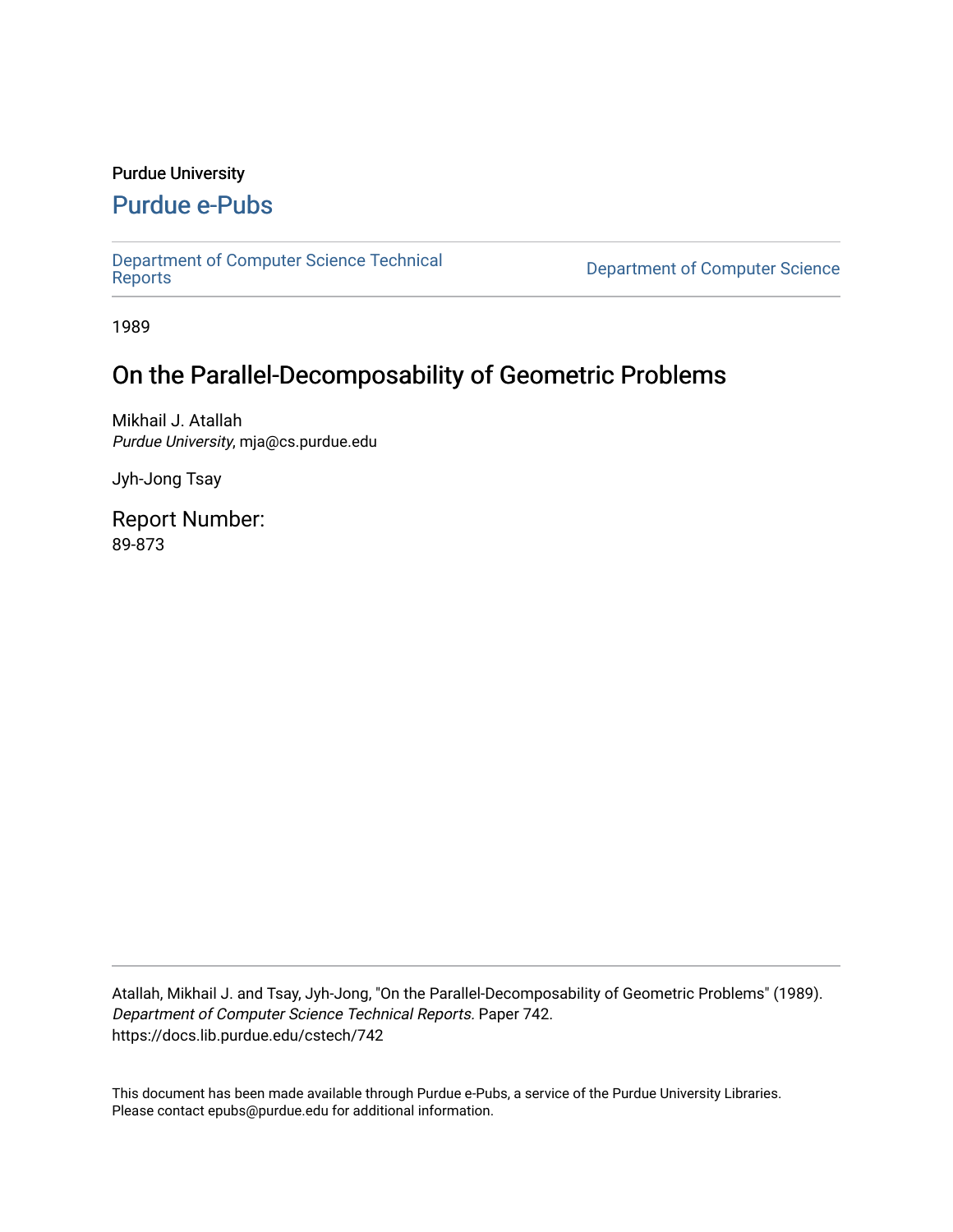### ON TIlE PARALLEL-DECOMPOSABILITY OF GEOMETRIC PROBLEMS

**Mikhail J. AtalIah Jyh-Jong Tsay**

CSD-TR-873 March 1989 **(Revised JUDe 1991)**

•

 $\mathcal{L}$ 

İ,

ļ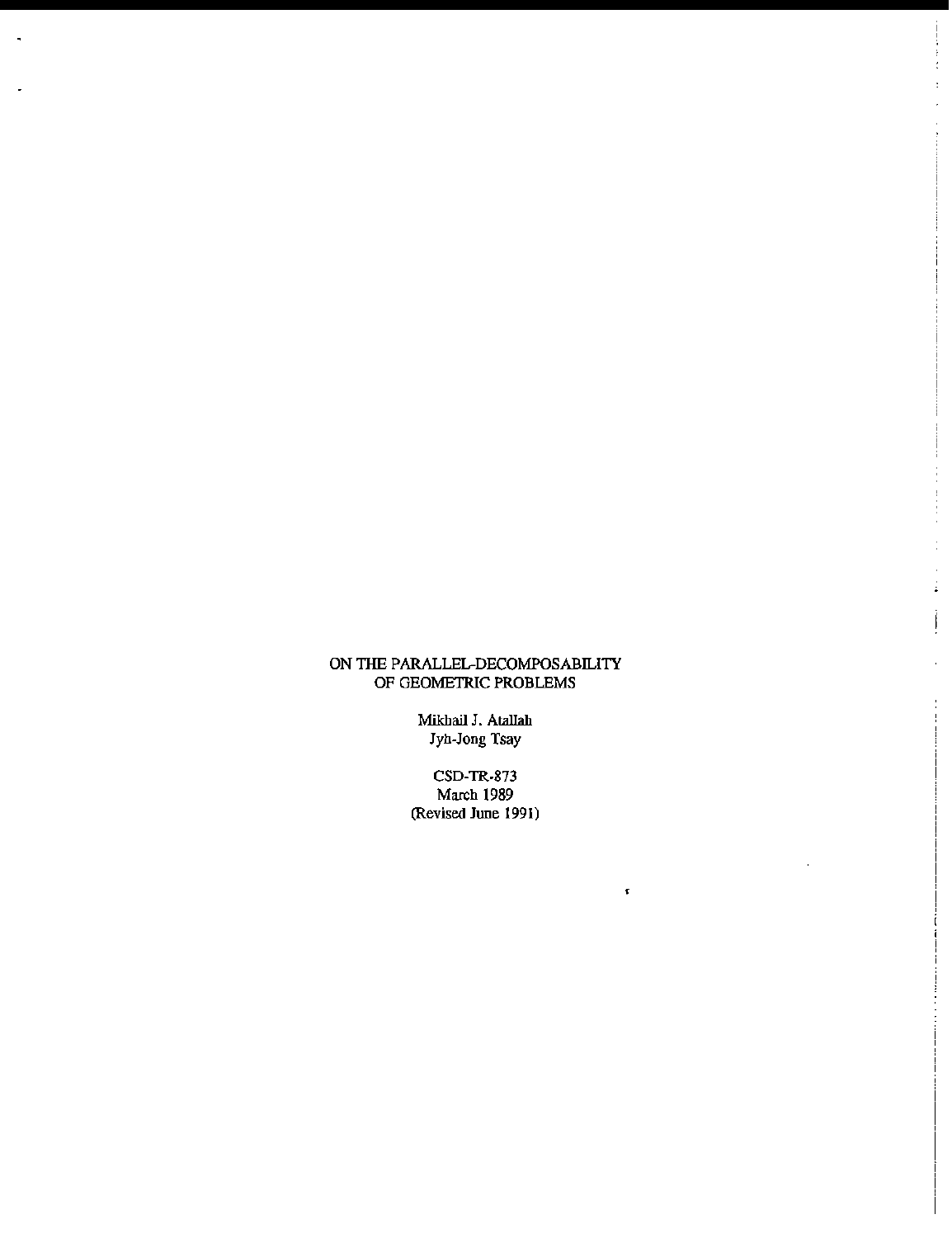# On the Parallel-Decomposability of Geometric Problems

Mikhail J. Atallah<sup>\*</sup> Department of Computer Science Purdue University West Lafayette, IN 47907

Jyh-Jong Tsayt National Chung Cheng University Institute of Computer Science and Information Engineering Chiayi, Taiwan 62107, ROC

#### Abstract

There is a large and growing body of literature concerning the solutions of geometric problems on mesh-connected arrays of processors. Most of these algorithms are optimal (i.e. run in time  $O(n^{1/d})$  on a d-dimensional n-processor array), and they all assume that the parallel machine is trying to solve a problem of size  $n$  on an  $n$ -processor array. Here we investigate the situation where we have a mesh of size  $p$  and we are interested in using it to solve a problem of size  $n > p$ . The goal we seek is to achieve, when solving a problem of size  $n > p$ , the same speedup as when solving a problem of size p. We show that for many geometric problems, the same speedup can be achieved when solving a problem of size  $n > p$  as when solving a problem of size  $p$ .

Key Word. Computational geometry, Mesh-connected arrays of processors, Parallel algorithms.

# 1 Introduction

Suppose we have a parallel machine, like a  $d$ -dimensional mesh-connected array of  $p$  processors, that can solve a problem of size p in time  $O(p^{1/d})$  (this includes the time to input the data to the array as well as the actual computation time, a standard assumption in the literature of mesh-connected arrays of processors, and certainly a reasonable one for the case  $d = 1$ ). Suppose such a parallel machine is attached to a conventional random access machine (RAM) that wishes to solve a problem of size  $n > p$ . We call such a machine a RAM/ARRAY( $d$ ) (see Figure 1). If the problem's sequential time complexity is, say,  $\Theta(n \log n)$ , then the p-processor array gives a factor of  $s(p) = p^{1-1/d} \log p$  speedup for a problem of size p. However, if the RAM/ARRAY(d) is trying to solve a problem of size  $n$ ,

<sup>&</sup>quot;This author's research was supported by the Office of Naval Research under Contracts N00014-84-K-0502 and N00014-86-K-0689, the Air Force Office of Scientific Research under Grant AFOSR-90-0107, the National Science Foundation under Grant DCR-8451393, and the National Library of Medicine under Grant R01-LM05118.

<sup>&</sup>lt;sup>1</sup>This author's research was partially supported by the Office of Naval Research under Contract N00014-84-K-0502, the Air Force Office of the Scientific Research under Grant AFOSR-90-0107, and the National Science Foundation under Grant DCR-8451393.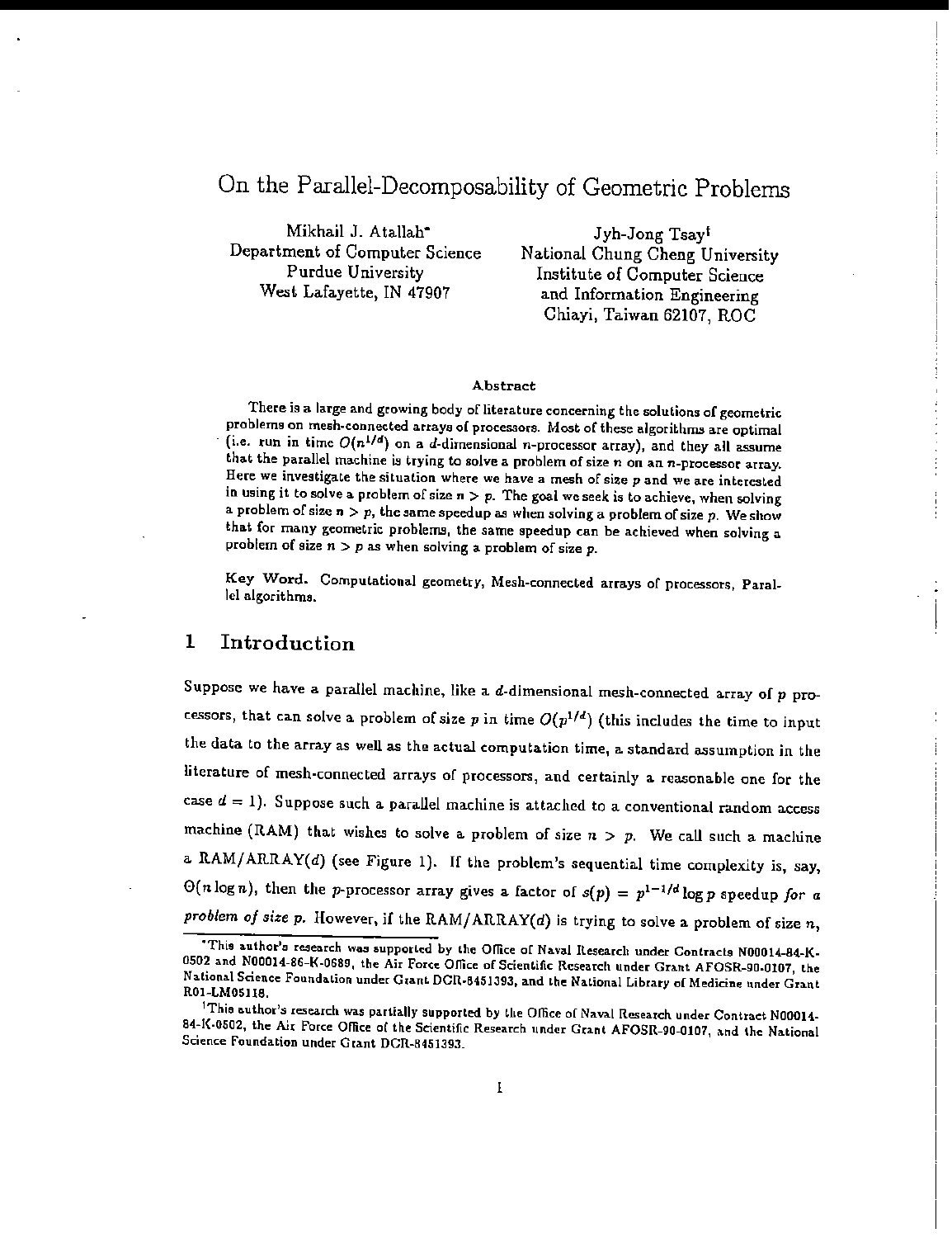$n > p$ , then it is not clear how it should use the p-processor array to achieve the factor of  $s(p)$  speedup and obtain  $O(n \log n / s(p))$  time performance. Actually, it is not even clear whether it is at all possible to maintain the  $s(p)$  speeedup, i.e., whether the problem can be decomposed into p-sized subproblems in a way that maintains the  $s(p)$  speedup. When this is possible for a certain problem, we say that the problem is *fully pamllel-decomposable* for the RAM/ARRAY(d). Identifying the problems for which this optimal  $O(n\log n/s(p))$ time can be achieved is an interesting question that has been answered in the affirmative for the problem of sorting [AFK88, AV88, BG90, LCW81] when  $d = 1$ . This result immediately implies an affirmative answer on a RAMjARRAY(l) for some geometric problems that can be solved in linear time after a pre-processing sorting step, like the planar convex hull and maximal elements problems (this implicitly assumes that the p-processor array can be used for sorting, i.e., it is not restricted to just solving size- $p$  instances of the problem considered). In this paper, we show that the answer is also affirmative for many geometric problems that are not known to be reducible to sorting. More specifically, we show that the  $O(n \log n / s(p))$  time bound can indeed be achieved on a RAM/ARRAY(1) for the problems of computing the following:

- all nearest neighbors of a planar set of points,
- the measure and perimeter of the union of rectangles,
- visibility of a set of non·intersecting line segments from a point,
- J·dimensional maxima,
- dominance counting between two sets of points (and hence the related problem of counting intersections between rectilinear rectangles).

(Note that, for  $d = 1$ ,  $s(p) = \log p$ .) Essentially the same method as for the RAM/ARRAY(1) establishes that all these problems can be solved in  $O(n \log n/s(p))$  on a RAM/ARRAY(d), with  $s(p) = p^{1-1/d} \log p$ .

Recall that in a mesh-connected processor array, each of the  $p$  processing elements has only  $O(1)$  storage registers. This is a standard assumption in the literature of meshconnected arrays and we shall not tamper with it. Allowing more memory in each array element gives rise to interesting issues that are not within the scope of this paper.

Let us remember that many existing parallel machines have a "front end" that is a conventional sequential computer and that the number of processors in the parallel machine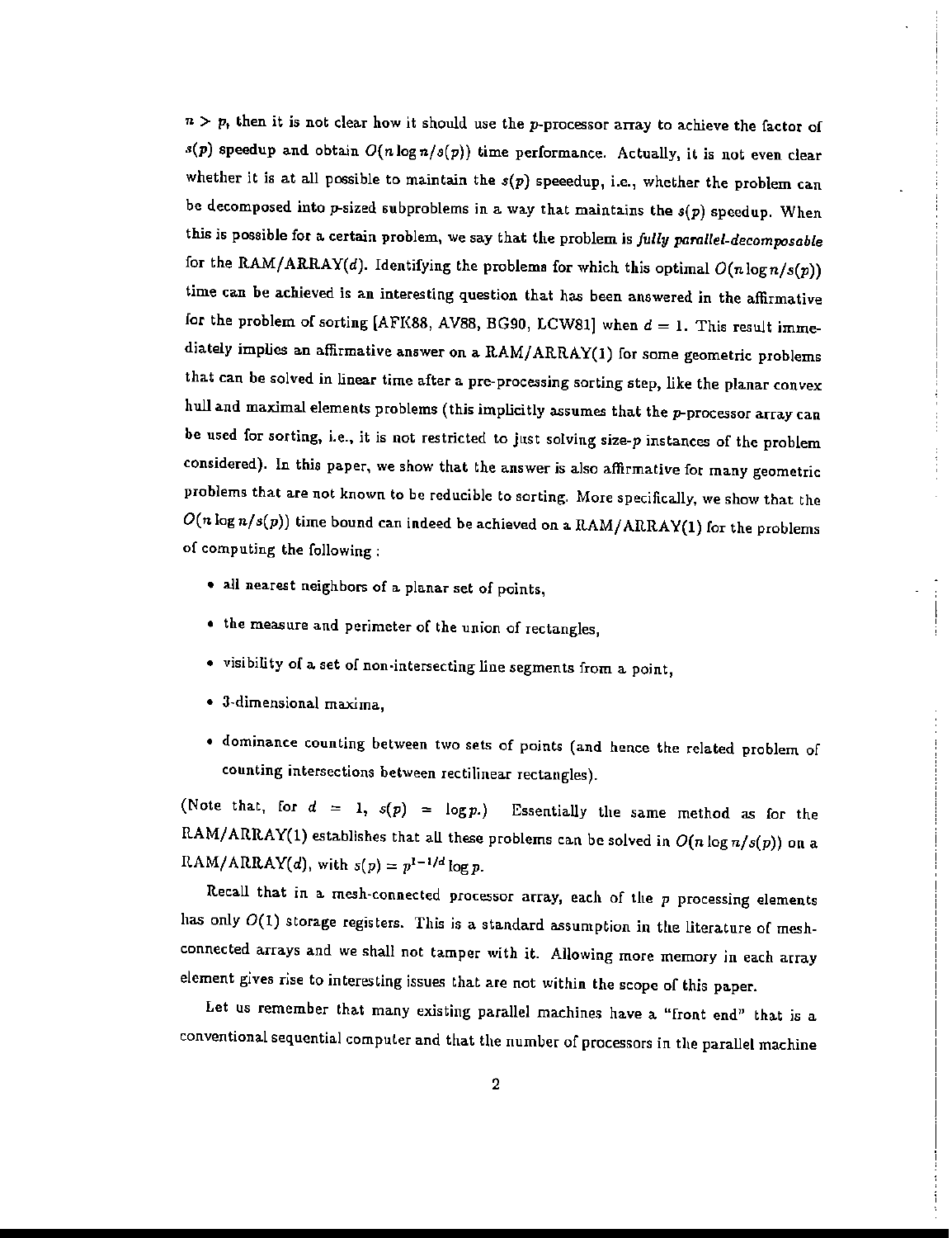

Linear array of processors

Figure 1: a RAM/ARRAY(l) machine

itself is typically the fixed number purchased rather than a. function of the problem size *n.* This provides a justification for the model used in this paper.

This paper is organized as follows. Section 2 gives some preliminaries, Section 3 gives the detailed algorithms for all the problems we consider on a RAM/ARRAY(1), Section 4 gives a general approach to extend all the algorithms to a RAM/ARRAY(d), and Section 5 concludes.

We use p throughout to denote the number of processors of the attached processor array.

# **2 Preliminaries**

In this section, we introduce some notation and definitions and review some known results which will be used later in our algorithms.

#### 2.1 Notation

For any point *q* in the plane, we use  $x(q)$  (resp.,  $y(q)$ ) to denote the  $x$  (resp.,  $y$ ) coordinate of q. If the point q is in three dimensional space  $\Re^3$ , we then use  $z(q)$  to denote the z coordinate of  $q$ . For any rectangle  $r$  in the plane, whose edges are parallel to the two axes, we use  $left(r)$  (resp.,  $right(r)$ ,  $bottom(r)$ ,  $top(r)$ ) to denote the left (resp., right, bottom, top) edge of r. We say that a line *l* in the plane is *horizontal* (resp., *vertical*) if it is parallel to the  $x$  (resp.,  $y$ ) axis. For any horizontal (resp., vertical) line segment  $u$ , we use  $x(u)$  (resp.,  $y(u)$ ) to denote the x (resp., y) coordinate of u. Two line segments are said to intersect *properly* iff they intersect at other than their endpoints. In  $\Re^3$ , a *horizontal* (resp., *vertical*)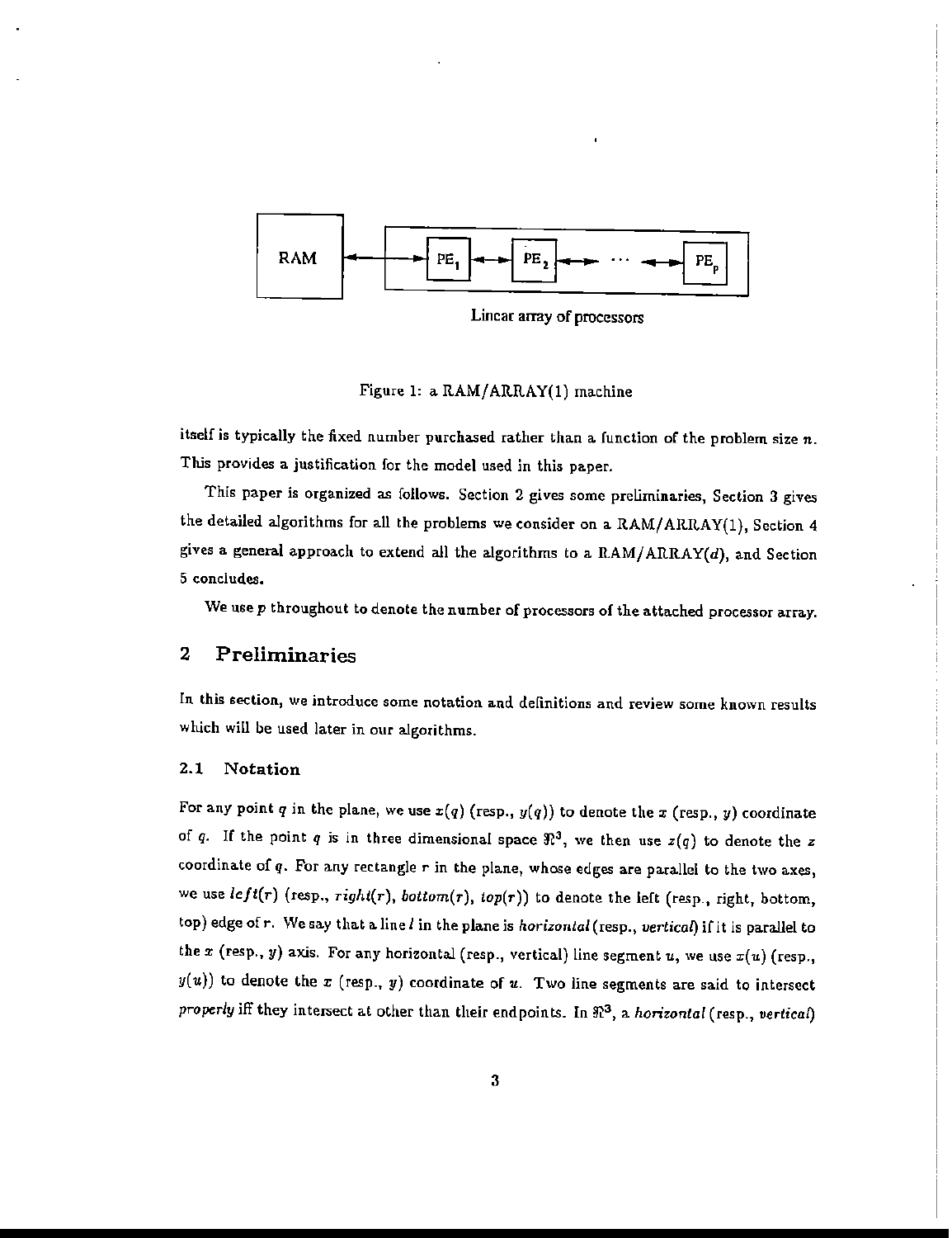plane is one which is parallel to the  $xy$  (resp.,  $yz$ ) plane. For a set  $S = \{s_1, s_2, \ldots, s_n\}$  of geometric objects (e.g., line segments or rectangles) in the plane, we say 5 is *monotone* with the  $x$  (resp., y) direction if, for any vertical (resp., horizontal) line  $I$ ,  $I$  properly intersects at most one object in S. If S is a set of geometric objects in  $\Re^3$ , we say S is monotone with the  $x$  direction if, for any vertical plane  $E, E$  properly intersects at most one object in  $S$ .

#### 2.2 Some useful known results

In [FJ82], Frederickson and Johnson established the following result. Given an  $a \times b$ matrix whose columns are sorted, the kth smallest element can be selected in time  $O(b + m \log(k/m))$ , where  $m = \min\{k, b\}$ , if the matrix is already in the memory, or if any element of the matrix can be produced in constant time. This implies that the bth element can be selected from the matrix in  $O(b)$  time. This selection algorithm has been used in [AFK88], and in the present paper too it is a crucial ingredient. However, the algorithms of this paper are far more intricate, and must use different partitioning and combining schemes than [AFK88].

Suppose we have  $p^{1/k}$  sets  $S_1, S_2, \ldots, S_{p^{1/k}}$  of line segments in the plane, where  $k: \geq 1$ is some constant. Each set  $S_i$  is monotone with the  $x$  direction and sorted by increasing x coordinate. For example, in Figure 2,  $S_1 = \{u_1, u_2, u_3, ...\}$ ,  $S_2 = \{v_1, v_2, v_3, ...\}$ , and  $S_3 = \{w_1, w_2, w_3, \ldots\}$ . Let *n* be the total number of line segments in  $\bigcup_{i=1}^{p^{1/k}} S_i$ . Define a total order between the line segments by the  $x$  coordinates of their right endpoints, that is, for any two line segments  $u$  and  $v, u < v$  iff the  $x$  coordinate of the right endpoint of  $u$  is less than that of the right endpoint of  $v$ . Let  $l_j$  be the vertical line defined by the x coordinate of the right endpoint of the  $(jp)$ th line segment in  $\cup_{i=1}^{p^{1/k}} S_i$ . In this paper, we frequently need to partition the set  $\cup_{i=1}^{p+r}S_i$  into sets  $G_1, G_2, \ldots,$   $G_{n/p}$  and to create sets  $C_1,$  $C_2, \ldots, C_{n/p-1}$ , such that  $G_j$  consists of the line segments whose right endpoints are to the right of line  $l_{j-1}$  and are on or to the left of line  $l_j$ , and  $C_j$  consists of the line segments which properly intersect line  $l_j$  (i.e., intersect it at other than their endpoints). In Figure 2,  $G_1 = {u_1, v_1, w_1}$  and  $G_1 = {v_2, w_2}$ . Note that the size of each  $C_j$  is at most  $p^{1/k} - 1$ since each  $S_i$  is monotone with the *x* direction.

Lemma 2.1 *Let the* 5j's, *G;'s and C;'s be defined as above. Then obtaining the G;'s and*  $C_i$ 's from the  $S_i$ 's can be done in  $O(n)$  time.

**Proof:** To simplify the explanation, we first assume  $k = 1$  and then extend to the case of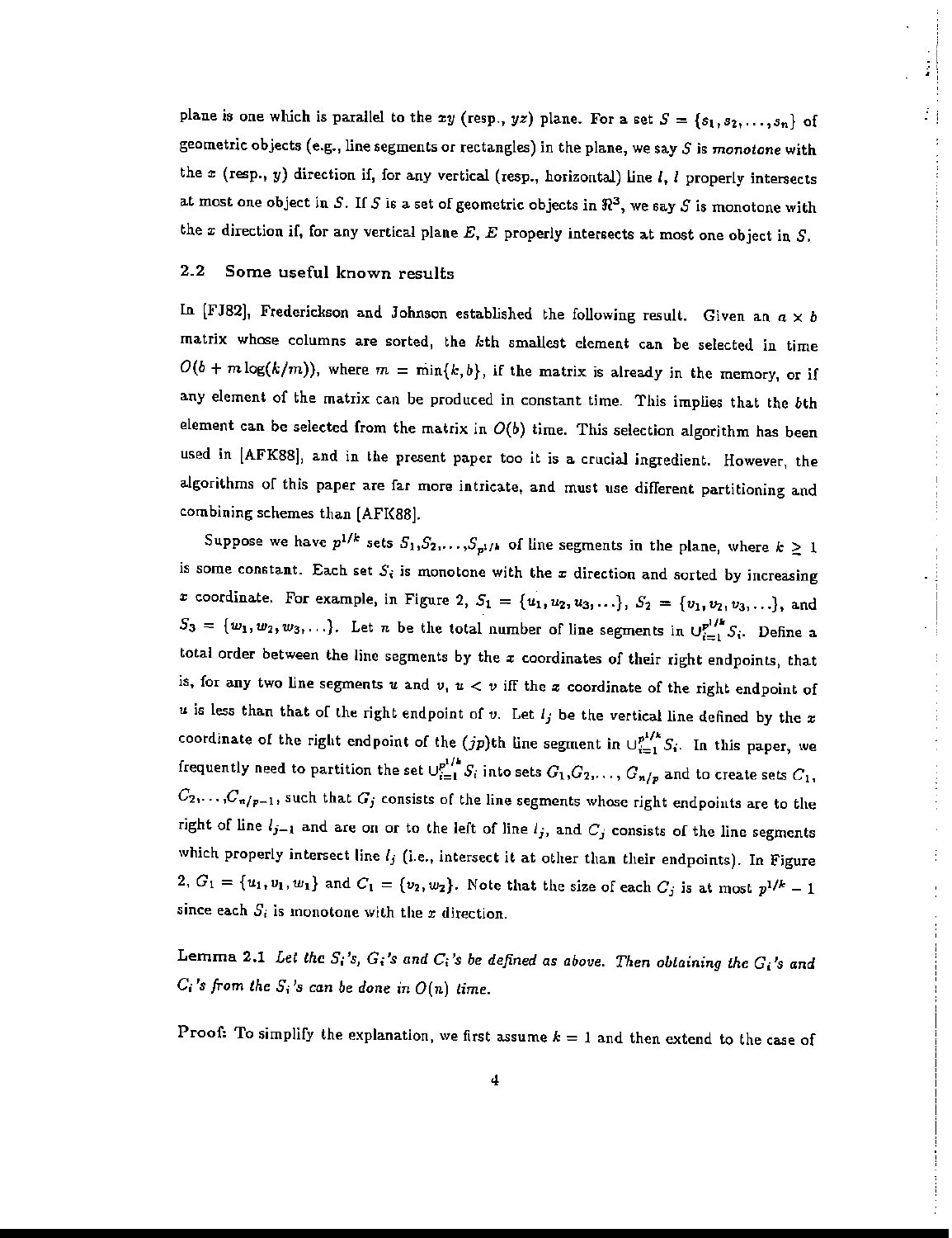

Figure 2:  $G_1 = \{u_1, v_1, w_1\}$  and  $C_1 = \{v_2, w_2\}$ 

 $k > 1$ . Assume  $k = 1$ . We have p sorted and monotone sets  $S_1, S_2, \ldots, S_p$ . (This is the case which occurs when we solve problems on a RAM/ARRAY(1).) Treat each sorted set  $S_i$  as a sorted column and form a matrix of *p* columns. Then, in turn for  $j = 1, ..., n/p$ , we do the following (i)-{iv): (i) we select the pth smallest element in the matrix, (ii) we use the element so selected to obtain  $G_j$ , (iii) we implicitly delete the elements of  $G_j$  from each column of the matrix, and (iv) we obtain  $C_j$ . The selection of step (i) is done in *O(p)* time using the algorithm in [FJ82] (it does not matter that the columns as handled by the algorithm may not be the same length, since the selection algorithm of [FJ82) does not examine any element beyond the pth smallest in any current column). The element selected in step (i) is clearly the  $(jp)$ th element in the original matrix (the matrix before any deletion from it). Because of this, performing step (ii) is trivial to do in  $O(p + |G_j|)$ time: the contents of *Gj* are easily identified by examining each column of the matrix in turn. Step (iii) is done in  $O(p)$  time simply by changing the index of the beginning of each column of the matrix (this implicit kind of deletion is possible because the elements to be deleted from a given column are contiguous and at the beginning of that column). For step (iv), note that an element of  $C_j$  coming from a column is necessarily the smallest remaining element in that column, and hence  $C_j$  has size at most p and can be constructed in  $O(p)$ time.

If  $k > 1$ , then we run the same algorithm as the one for the case  $k = 1$ , except that we let  $p' = p^{1/k}$  play the role of *p*. This gives sets  $G'_1, G'_2, \ldots, G'_{n/w'}$  and  $C'_1, C'_2, \ldots, C'_{n/w'-1}$ . The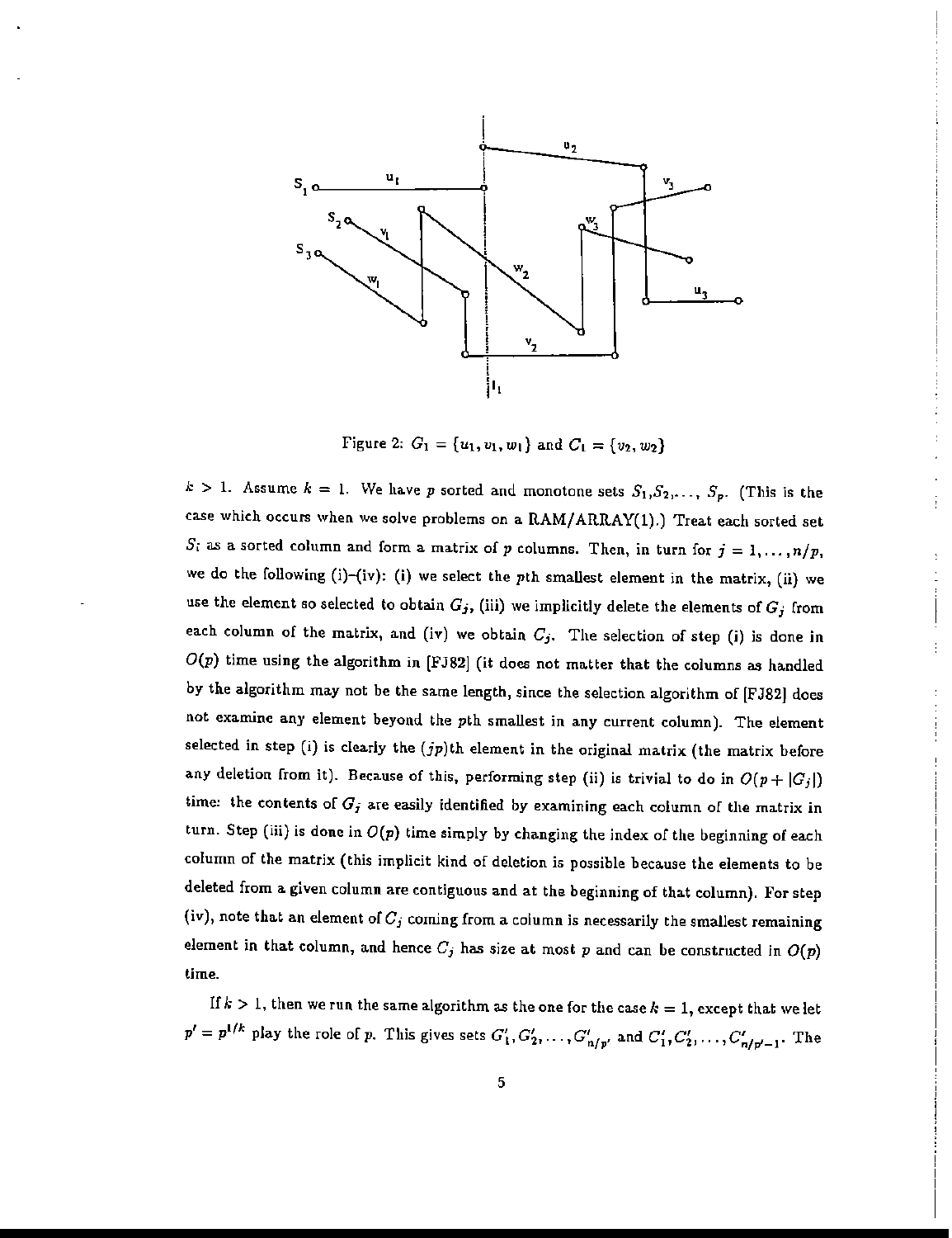desired sets  $G_1, G_2, \ldots, G_{n/p}$  and  $C_1, C_2, \ldots, C_{n/p-1}$  are easily obtained with  $O(n)$  extra work, since  $G_i = \bigcup_{j=(i-1)p^{1-1/k}+1}^{(p^{1-1/k}} G'_j$  and  $C_i = C'_{(p^{1-1/k})}$ .  $\Box$ 

Note that lemma 2.1 still holds if the geometric object in each  $S_i$  is an isothetic rectangle (one whose sides are parallel to the coordinate axes). In next section, we will use the partitioning scheme in lemma 2.1 to design  $O(n \log n / \log p)$  time algorithms for many geometric problems on a RAM/ARRAY(1). A similar partitioning scheme which takes time  $O(n/p^{1/d})$  will be presented later when we discuss the algorithms on a RAM/ARRAY(d)  $(k = d + 1).$ 

A similar partitioning scheme has been used in one of the two approaches given in [AFK88] to merge p sorted lists of size  $n/p$  each in  $O(n)$  time and hence obtain an *O(n lognj* logp) time sorting algorithm on a RAM/ARRAY(l).

Lemma 2.2 *[AFK88] Given* a *set S* of *n numbers*, we can sort the *numbers* in *S* in  $O(n \log n / \log p)$  *time on a RAM/ARRAY(1).* 

Proof: We sketch the idea of [AFK88\. We first partition S into *p* subsets of size *nip* each and recursively sort each subset one by one. After the recursive calls, we partition the  $p$ sorted lists into  $n/p$  groups of size  $p$  each as in Lemma 2.1 and sort each group in  $O(p)$  time, using the p-processor array. The time complexity  $T(n)$  of the above process thus satisfies the recurrence  $T(n) = pT(n/p) + c_1 n$  if  $n > p$ , and  $T(n) = c_2 n$  if  $n \leq p$ , where  $c_1, c_2$  are constants. This implies that  $T(n) = O(n \log n / \log p)$ .  $\Box$ 

# 3 RAM/ARRAY(l) algorithms

In this section, we present RAM/ARRAY(1) algorithms for the problems of computing all nearest neighbors of a set of planar points, the measure and perimeter of the union of rectangles, the visibility from a point, 3-dimensional maxima, dominance counting between two sets of points, and hence the related problem of counting intersections between rectilinear rectangles. All of the above problems have sequential time complexity *0(n* logn) and will be solved in  $O(n \log n/s(p))$  time on a RAM/ARRAY(1) (for all of the above problems,  $s(p) = \log p$  on a RAM/ARRAY(1)). The RAM/ARRAY(1) algorithms which will be presented later follow the p-way divide-and-conquer paradigm as described for sorting in Lemma 2.2. That is, we will partition the problem into  $p$  subproblems of size  $n/p$  each, and recursively solve each subproblem one by one. After the  $p$  recursive calls, we then combine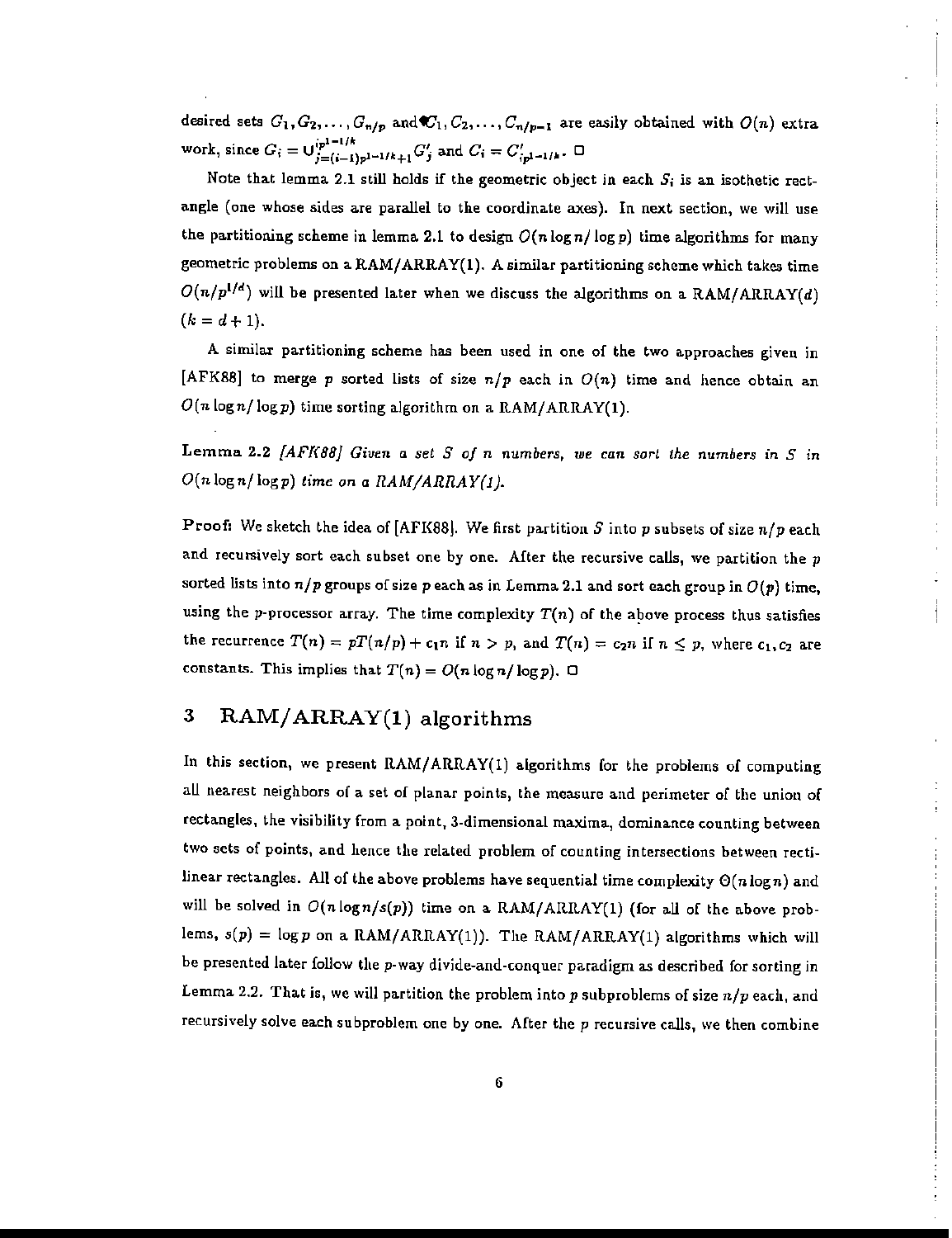the p subsolutions in  $O(n)$  time to achieve the  $O(n\log n/\log p)$  time performance. Our main contribution is in showing that the combining step can be done in  $O(n)$  time with efficient use of the p-processor array. In particular, we will show that the combining step can be done by plane sweeps which consist of *nip* sweep steps, each of which uses the p-processor array a constant number of times. Let  $C$  be the information maintained during the sweep. Each step of the sweep advances it past the next  $p$  elements, as follows: (i) we identify the group G of the next p elements, (ii) we solve a constant number of  $O(p)$ -sized problems, and (iii) we update  $C$ . Step (i) can be done in  $O(p)$  time sequentially, using the selection algorithm of Frederickson and Johnson as in Lemma 2.1 (in order to enable us to use this selection scheme, a by-product of each recursive call is to sort its elements). For the various problems considered, when  $p = 2$ , it is usually already known (e.g., [Ben80, Gut84]) that  $|C| = O(1)$  and hence steps (ii) and (iii) can be done in  $O(1)$  time. In this section, we will show that step (ii) and (iii) can be done in  $O(p)$  time, using the attached p-processor array. In particular, we show that  $|C| = O(p)$  and that each step of the sweep can be reduced to solve a constant number of *O(p)-sized* problems. In the remainder of this section, we give the details of the algorithms for the problems considered.

# 3.1 All nearest neighbors

Given a set  $S$  of  $n$  points in the plane, the all nearest neighbors problem is to find a nearest neighbor  $N(u)$  of every  $u \in S$ . This problem has many applications in answering basic proximity questions of sets of objects, and several authors have addressed the question of solving this problem on various kinds of parallel machine models [Cha84, CG8S, JL90, MS89, SCL87, WW88]. Chazelle {Cha84], and, Shih *et al* [SCL871 gave *O(n)* time systolic solutions on a linear systolic array of *n* processors. Jeong and Lee [JL90j, and, Miller and Stout [MS89] independently solved the problem in  $O(\sqrt{n})$  time on a 2-dimensional array of *n* processors. Cole and Goodrich [CG8S) and Willard and Wee [WW88j gave *O(logn)* time algorithms on an n-processor PRAM. However, a simulation of these algorithms on our parallel machine, the RAM/ARRAY(d), fails to achieve the optimal  $O(n \log n/s(p))$ time performance. In this subsection, we give an algorithm for this problem which runs in  $O(n \log n / \log p)$  time on a RAM/ARRAY(1). The same idea can be used in solving this problem in  $O(n \log n/s(p))$  time on a RAM/ARRAY(d), for  $d > 1$  (this extension is given in Section 4).

In the remainder of this subsection, we give the algorithm for the all nearest neighbors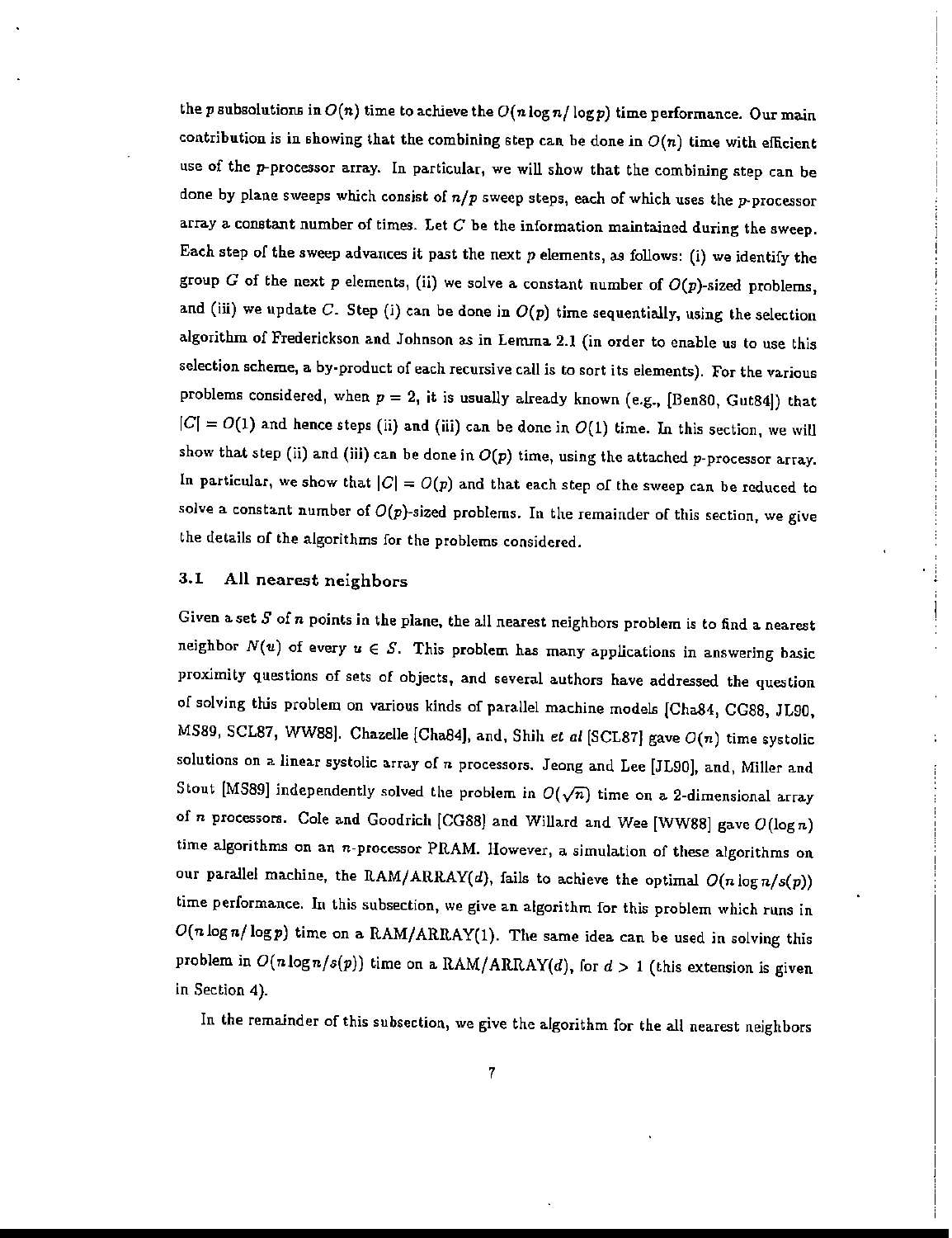problem on a RAM/ARRAY(1). For simplicity, we assume that the  $x$  coordinates (resp., *y* coordinates) of points in  $S$  and the Euclidean distances between them are pairwise distinct. (Our algorithm can be easily modified to deal with the general case.) Throughout this subsection, we use *d(u,v)* to denote the Euclidean distance between points *u* and *v.* Since sorting can be done in  $O(n\log n/\log p)$  time on a RAM/ARRAY(1), we assume the points given in  $S$  are already sorted by increasing  $x$  coordinate.

#### 3.1.1 Outline of the algorithm

The general idea of the algorithm for the all nearest neighbors problem is as follows. We first partition the problem into  $p$  subproblems of size  $n/p$  each, and recursively solve each subproblem one by one. Let us call the nearest neighbor of *u* returned by the recursive calls the *local neighbor* of u, and denote it by  $N_1(u)$ . Thus  $N_1(u)$  is in the same partition as u and is closer to *u* than any other points in that partition. In the combining step, we find two *foreign neighbors* for each of the points: the *lower* (resp., *upper)* foreign neighbor of *u* is the point which is below (resp., above) *u,* is not in the same partition as *u,* and is closer to u than  $N_1(u)$  and than any other points below u (hence neither foreign neighbor of u exists if *u's* nearest neighbor is in the same partition as *u).* What makes the combining step difficult is that the (upper or lower) foreign neighbor of a point in one partition is not necessarily in one of its adjacent partitions. IIow to capture this kind of foreign neighbors in  $O(n)$  time on a RAM/ARRAY(1) is not clear from any of the previous algorithms. Below is a rough outline of the algorithm. The implementation of its various steps is given in the subsection that follows.

# Algorithm NEAREST-NEIGHBORS

Input: A set  $S$  of  $n$  sorted points sorted by increasing  $x$  coordinate.

- Output: For each  $u \in S$ , the point  $N(u) \in S$  closest to it. Also, the elements of S sorted by decreasing *y* coordinate.
	- 1. If  $|S| \le 5p$  then solve the problem in  $O(|S|)$  time by direct use of the *p*-processor array. If  $|S| > 5p$  then proceed to Step 2.
	- 2. Partition S into p subsets  $S_1, S_2, \ldots, S_p$  in left-to-right order by vertical cut-lines and recursively solve the problem on each  $S_i$ . The recursive call for  $S_i$  returns, for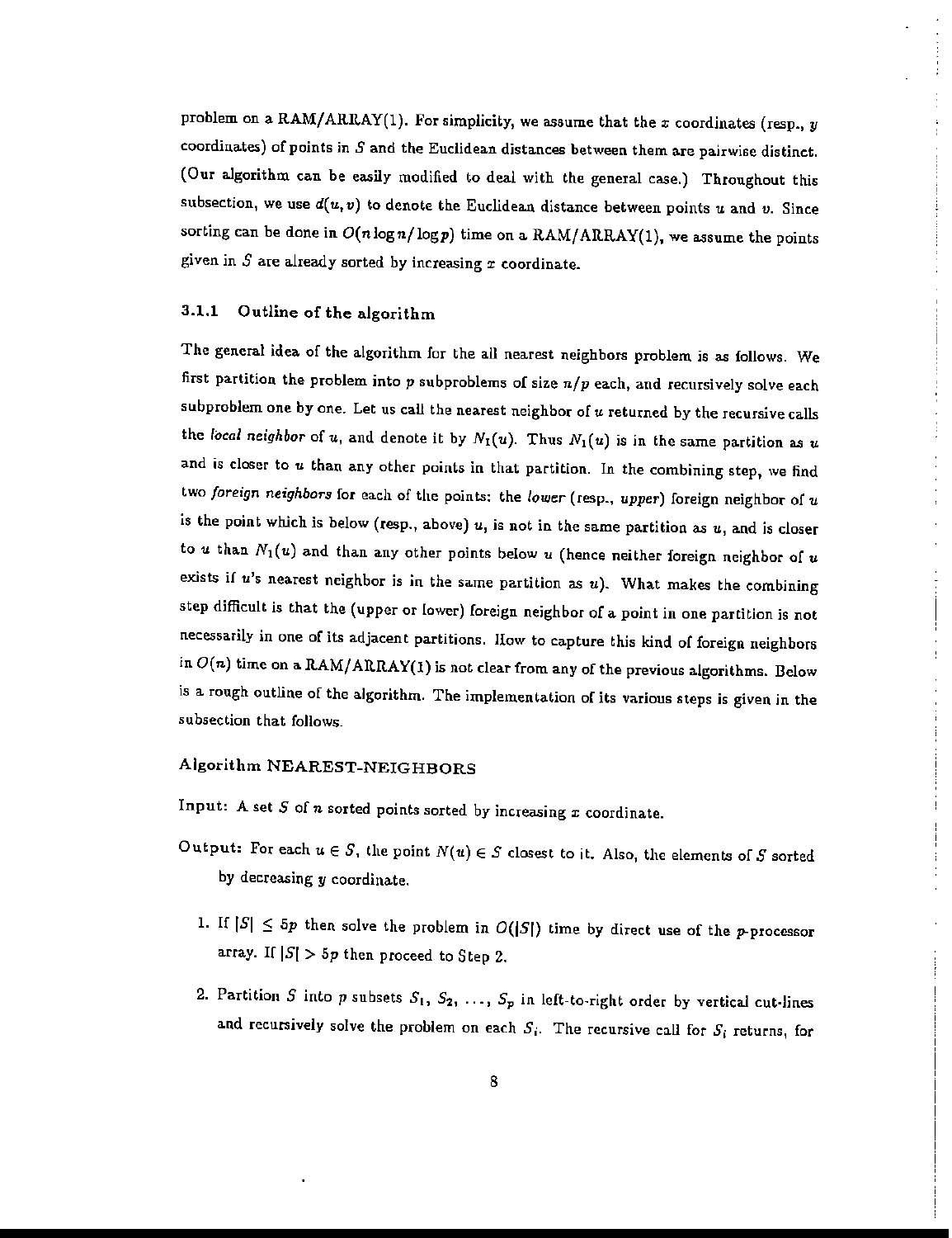every  $u \in S_i$ , the point of  $S_i$  that is closer to u than any other point in  $S_i$ . Call  $N_1(u)$ such a restricted nearest neighbor of  $u$ . It also returns the elements of  $S_i$  sorted by decreasing y coordinate.

- 3. Perform a downward sweep of the points in  $S$ , during which a point  $N_2(u)$  is found for each  $u \in S$ .  $N_2(u)$  is defined as follows. Let  $u \in S_i$ . Then  $N_2(u)$  is the point closest to *u* among all points that are in  $S - S_i$ , are below *u*, and are closer to *u* than the distance  $d(u, N_1(u))$  (if no such point exists then  $N_2(u) = \emptyset$ ).
- 4. Perform an upward sweep of the points in S, during which a point  $N_3(u)$  is found for each  $u \in S$ .  $N_3(u)$  is defined as follows. Let  $u \in S_i$ . Then  $N_3(u)$  is the point closest to u among all points that are in  $S - S_i$ , are above *u*, and are closer to *u* than the distance  $d(u, N_1(u))$  (if no such point exists then  $N_3(u) = \emptyset$ ).
- 5. For each  $u \in S$ , compute  $N(u)$ , the point of S closest to  $u$ , by choosing one of the points  $N_1(u)$ ,  $N_2(u)$  and  $N_3(u)$  which is closest to u.
- 6. Sort the elements in S by *y* coordinate by "merging" the p sorted lists returned by Step 1 in  $O(n)$  time as in [AFK88].

# End of Algorithm NEAREST-NEIGHBORS

Correctness of the algorithm would immediately follow if Steps 3 and 4 correctly compute  $N_2(u)$  and  $N_3(u)$ , respectively. In order to achieve the  $O(n\log n/\log p)$  time performance, it suffices to perform Steps 3 and 4 in  $O(n)$  time, since the time complexity would then obey the recurrence  $T(n) = pT(n/p) + c_1 n$  if  $n > 5p$ , and  $T(n) = c_2 n$  if  $n \leq 5p$ , where  $c_1$ and  $c_2$  are constants. Since Steps 3 and 4 are symmetric, we only give the details of Step 3 and establish its correctness and its  $O(n)$  time complexity.

# 3.1.2 Finding foreign neighbors

In this subsection, we show that Step 3 of algorithm NEAREST-NEIGHBORS can be performed in  $O(n)$  time on a RAM/ARRAY(1). Recall that, at the beginning of Step 3, each point u knows its local nearest neighbor,  $N_1(u)$ . We compute  $N_2(u)$ , i.e. a lower foreign neighbor of u, for all  $u \in S$  by performing a downward sweep, as follows.

In order to sweep the points and find  $N_2(u)$  for every  $u \in S$ , we first partition S into  $n/p$ subsets  $H_1, H_2, \ldots, H_{n/p}$  in top-to-bottom order by horizontal cut-lines (i.e., the points in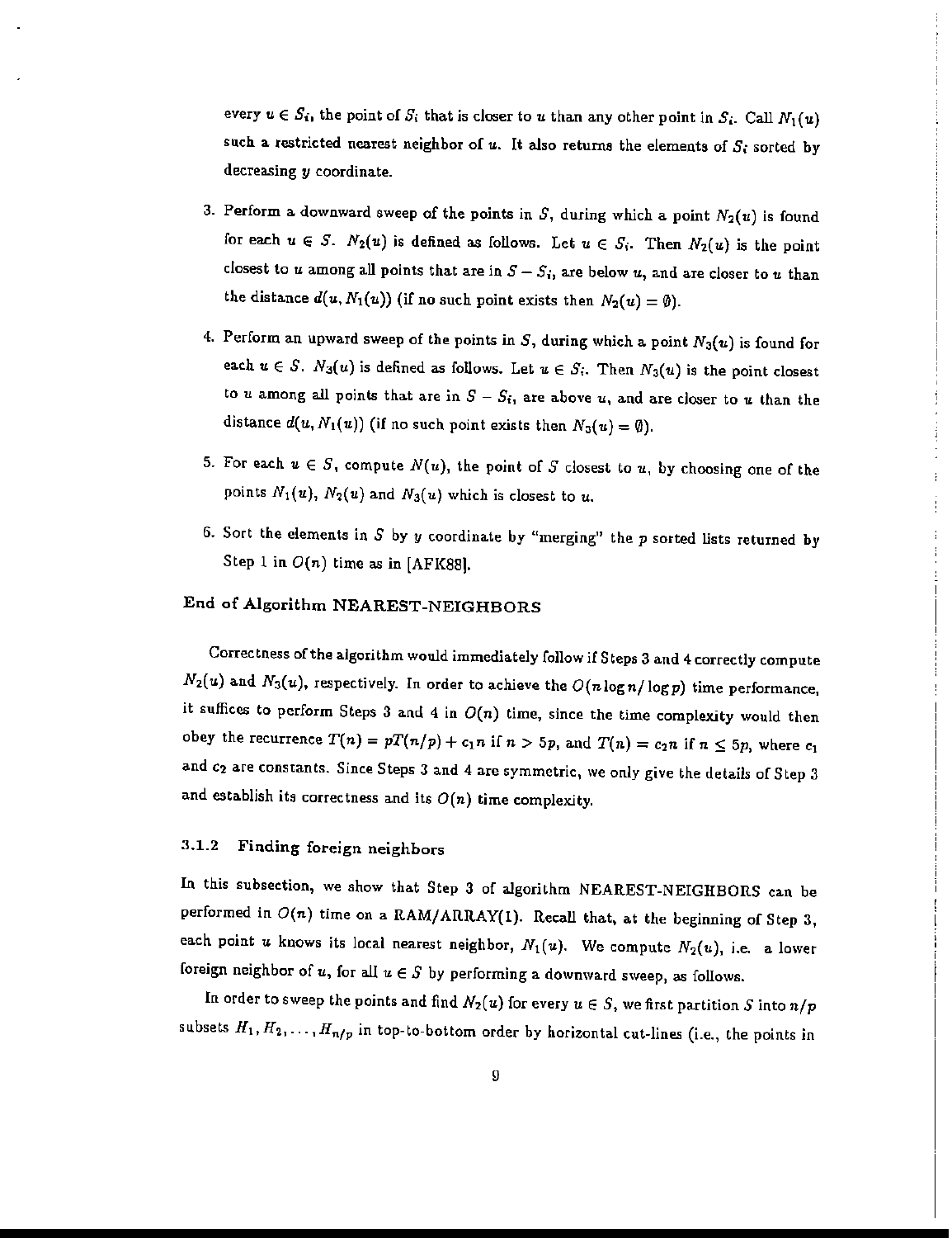each  $H_j$  have larger y coordinates than those in  $H_{j+1}$ ). It has been shown in [AFK88] and in our Lemma 2.1 that the partitioning process can be done in  $O(n)$  time if the points in each S<sub>i</sub> are available sorted by decreasing y coordinate (recall that a by-product of our algorithm is to sort the points by decreasing *y* coordinate). We then use these horizontal cut-lines as sweep lines to perform the downward sweep. using the p-processor array to achieve the  $O(n)$  time performance for Step 3. The crucial observation is that, during the sweep, we only need to maintain a set of  $O(p)$  points. Let  $C_j$  (which will be defined later) be some set of points which contains at least all the points  $u \in S - H_j$  that have  $N_2(u) \in H_j$ . We will show later that, if we choose  $C_j$  in a suitable fashion, then the number of points in each  $C_j$ is at most 4p (specifically, at most 4 from each  $S_i$ ). The downward sweep which finds  $N_2(u)$ for every  $u \in S$  consists of solving the all nearest neighbors problem on  $H_j \cup C_j$ , in turn for  $j = 1, 2, ..., n/p$ , by direct use of the p-processor array  $O(n/p)$  times at a cost of  $O(p)$ time each. (It takes time  $O(p)$  for each  $H_j \cup C_j$ , since there are at most  $5p$  points in each  $I\!I_j \cup C_j$ .) We still have to define  $C_j$ , and to show that the  $C_j$ 's can indeed be computed in  $O(n)$  time.

We choose set  $C_j$  as follows. Let lines  $l_0, l_1, \ldots, l_p$  be the vertical cut-lines in left-toright order (i.e.,  $x(l_a) < x(l_b)$  if  $a < b$ ) used in Step 2 to partition S (thus the points in  $S_i$ are to the right of  $l_{i-1}$  and to the left of  $l_i$ ). Let  $h_0, h_1, \ldots, h_{n/p}$  be the horizontal cut-lines in top-to-bottom order (i.e.  $y(h_a) > y(h_b)$  if  $a < b$ ) used in Step 3 to partition *S* (thus the points in  $H_j$  are below  $h_{j-1}$  and above  $h_j$ ). Let point  $q_{i,j}$  denote the intersection of lines  $l_i$ and  $h_j$ . We define  $C_j$  to be the set of points u such that u is above line  $h_{j-1}$  and, if  $u \in S_i$ , then the smaller of  $d(u, q_{i-1,j-1})$  and  $d(u, q_{i,j-1})$  is less than  $d(u, N_1(u))$ . In other words:

$$
C_j = \bigcup_{i=1}^p \{u \in S_i \mid y(u) > y(h_{j-1}) \text{ and } d(u, N_1(u)) > \min\{d(u, q_{i-1,j-1}), d(u, q_{i,j-1})\}\}.
$$

In the following two lemmas, we show that  $C_j$  contains at least all the points  $u \in S - H_j$ that have  $N_2(u) \in H_j$ , and that the cardinality of  $C_j$  is at most  $4p$ . Furthermore, we show that  $C_{j+1}$  can be computed from  $C_j \cup H_j$  in  $O(p)$  time. Note that  $h_1, h_2, \ldots, h_{n/p}$  were obtained in  $O(n)$  time while we partitioned  $S$  into  $H_1,\,H_2,\,\ldots,\,H_{n/p}.$ 

Let the  $S_i$ 's,  $H_i$ 's,  $C_i$ 's and  $q_{i,j}$ 's be defined as above.

Lemma 3.1 *If*  $u \in S_i - H_j$  *is a point with*  $N_2(u) \in H_j$ , then *u is in*  $C_j$ .

**Proof:** Suppose  $u \in S_i-H_j$  is a point with  $N_2(u) \in H_j$ . Since  $u \notin H_j$  and  $y(u) > y(N_2(u))$ ,  $y(u)$  is larger than  $y(h_{j-1})$ . WLOG, assume that  $N_2(u) \in H_j$  is to the left of  $l_{i-1}$ . Consider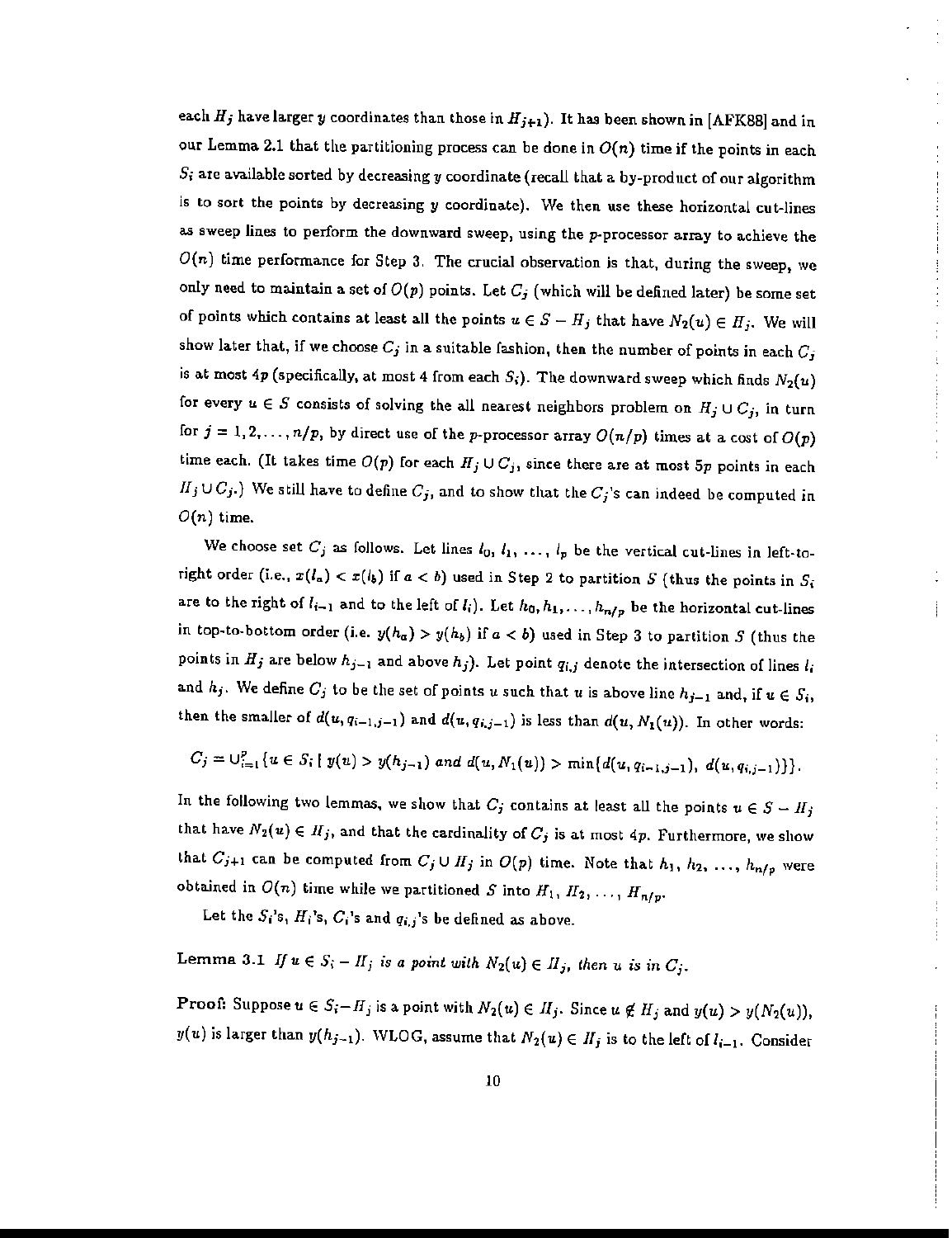the triangle formed by points  $u$ ,  $N_2(u)$  and  $q_{i-1,j-1}$ . The edge with endpoints  $u$  and  $N_2(u)$ is the longest one in this triangle. Thus,  $d(u, N_1(u)) > d(u, N_2(u)) > d(u, q_{i-1,j-1}) \ge$  $min{d(u, q_{i-1,j-1}), d(u, q_{i,j-1})}.$  Thus, *u* is in  $C_j$ .  $\Box$ 

Lemma 3.2 *The cardinality of each Gi* is *at most* 4p.

Proof: It suffices to prove that every  $S_i$  has at most four points that are in  $C_j$ . Since every point in  $C_j$  is above line  $h_{j-1}$ , we first prove that for each  $S_i$  there are at most two points  $u \in S_i$  above  $h_{j-1}$  and having  $d(u, N_1(u)) > d(u, q_{i-1,j-1})$ . Assume  $u_1$  and  $u_2$  are two such points. The angle  $u_1q_{i-1,j-1}u_2$  must be larger than  $\pi/3$ , since otherwise we would have  $d(u_1, u_2)$  < max $\{d(u_1, N_1(u_1)), d(u_2, N_1(u_2))\}$ , contradicting the definition of  $N_1(u_1)$  and  $N_2(u_2)$ . This implies that there are at most two such points. Similarly, we can prove that there are at most two points  $u \in S_i$  above  $h_{j-1}$  and having  $d(u, N_1(u)) > d(u, q_{i,j-1})$ .  $\Box$ 

A lemma to the above one was given in [WW88] to obtain an optimal PRAM algorithm for the all nearest neighbors problem. In that lemma, they show that when  $p = 2$ ,  $|C_j| \leq 8$ .

# Lemma 3.3  $C_{j+1}$  can be computed from  $C_j \cup H_j$  in  $O(p)$  time.

Proof: Since  $d(u, q_{i-1, j-1})$  (resp.,  $d(u, q_{i, j-1})$ ) is less than  $d(u, q_{i-1, j})$  (resp.,  $d(u, q_{i, j})$ ) for every  $u \in S_i$  and above line  $h_{j-1}$ , it is clear that  $C_{j+1} \subseteq C_j \cup H_j$ . Thus, we can identify the points in  $C_{j+1}$  by comparing  $d(u, N_1(u))$  to  $\min\{d(u, q_{i-1,j}), d(u, q_{i,j})\}$ , for every  $u \in H_j \cup C_j$ , if  $u \in S_i$ , and this can be done in  $O(p)$  time sequentially since there are only  $O(p)$  points in  $C_j \cup H_j$ . Note that  $C_1 = \emptyset$ .  $\Box$ 

We therefore perform Step 3 in  $O(n)$  time by doing the following for  $j = 1, 2, ..., n/p$  in turn: first, identifying the points in  $C_j$ , and then solving the all nearest neighbors problem on  $H_j\cup C_j$  by direct use of the p-processor array. Step 4 can be done in  $O(n)$  time similarly. This completes the sketch of the  $O(n\log n/\log p)$  time algorithm on the *RAM/ARRAY(1)*.

Theorem 3.1 *Given a set* S of *n* points in the plane, for every  $u \in S$ , we can find a nearest *neighbor N(u) olu* in O(nlogn/ logp) *time on* a *RAM/ARRAY(!).*

# 3.2 The measure and perimeter of the union of rectangles

Problems involving rectangles have many applications in VLSI design and pattern recognition. An important class of the rectangles are the isothetic ones, which are rectangles with sides parallel to the two coordinate axes. One of the most extensively studied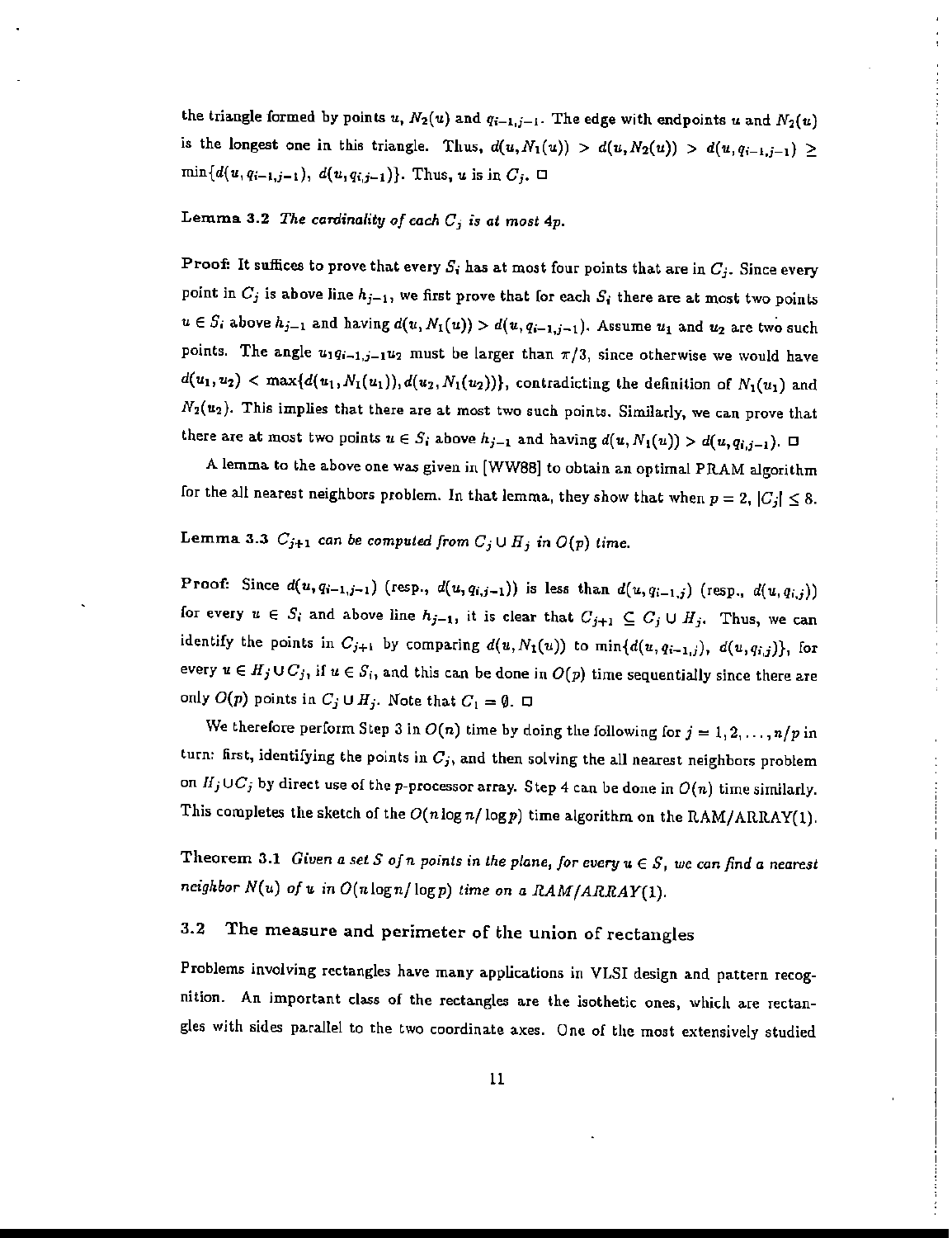problems concerning isothetic rectangles is to compute the measure, i.e. the area, of the union of n isothetic rectangles. Many optimal  $O(n \log n)$  sequential algorithms are known [Ben77, Gut84, LW80], and an optimal  $O(\sqrt{n})$  time 2-dimensional mesh algorithm was given by Miller and Stout [MS89]. A linear time systolic solution on a linear array can be derived from a quadratic sequential algorithms which basically scans the rectangles from left to right. However, it is not clear whether or not any of the above algorithms can be implemented on a RAM/ARRAY(1) in  $O(n\log n/\log p)$  time. In this section, we present an  $O(n \log n / \log p)$  time algorithm on a  $\text{RAM}/\text{ARRAY}(1)$  to compute the measure of the union of *n* isothetic rectangles. Our algorithm can be easily modified to compute the perimeter, i.e. the length of the boundary, of their union.

#### 3.2.1 Definitions and overview

Define a *left* (resp., *right)* representative of an isothetic rectangle to be its left (resp., right) vertical edge. Assume that a rectangle is "attached" to each of its two representatives, so that we can retrieve all the information about this rectangle from either of them. For any representative r, define  $RECT(r)$  to be the isothetic rectangle attached to it. For any set R of representatives, define RECT(R) to be the set  $\{RECT(r) | r \in R\}$ . Note that  $|R|/2 \leq |RECT(R)| \leq |R|$  since every rectangle has at most two representatives. Define a *frame* to be an isothetic rectangular region in the plane. A representative r is contained in a frame f if the vertical edge  $r$  is contained completely in f. When we say that R is sorted from left to right, we mean that the vertical "edges" in *R* are sorted by increasing *x* coordinate.

To compute the area of the union of n isothetic rectangles, we first form a set R of  $N=2n$ representatives, consisting of both the left and right representatives of each given rectangle. We also select a frame  $f$  which encloses all the given rectangles (thus all the representatives in  $R$ ). The problem then becomes that of computing the area of the intersection between the frame f and the union of rectangles in  $RECT(R)$ . Our algorithm actually has f and R as input. To simplify the exposition, we assume that the  $x$  coordinates (resp., y coordinates) of the vertical edges (resp., horizontal edges) of the rectangles in  $RECT(R)$  are pairwise distinct.

To compute the intersection between the frame  $f$  and the union of rectangles in  $RECT(R)$ , we will partition the frame f into a collection  $S_f(R) = \{s_1, s_2, \ldots, s_w\}$  of w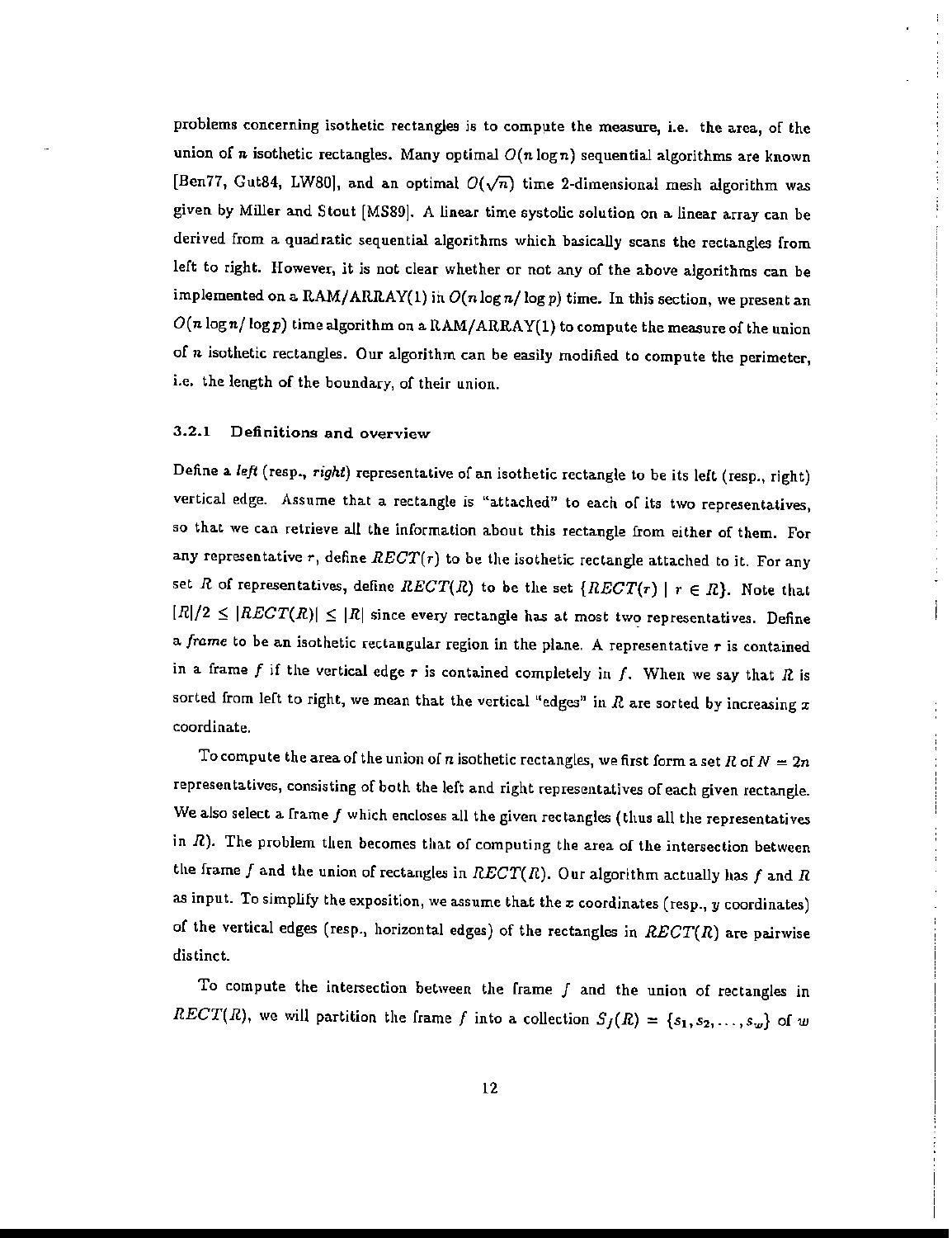

Figure 3:  $S_f(R) = \{s_1, s_2, s_3, s_4, s_5, s_6, s_7\}$ 

 $(w \leq 2|R| + 1)$  rectangular horizontal stripes and, for each stripe  $s_i$  in  $S_f(R)$ , we compute the intersection between  $s_i$  and the union of rectangles in  $RECT(R)$  (see Figure 3). The partition is determined by the rectangles in  $RECT(R)$  as each horizontal stripe boundary is along one horizontal edge, and each horizontal edge is contained in one horizontal stripe boundary. Note that the intersection between any stripe  $s_i \in S_f(R)$  and the union of rectangles in  $RECT(R)$  is defined by a set of disjoint x-intervals. For every  $s_i \in S_f(R)$ , we use  $len_R(s_i)$  to denote the total length of the x-intervals which define the intersection between stripe  $s_i$  and the union of rectangles in RECT(R). In Figure 3,  $len_R(s_5) = 2 + 2 = 4$ . Given  $S_f(R)$  and  $len_R(s_i)$  for every  $s_i \in S_f(R)$ , it is obvious that the area of the union of rectangles can be computed in  $O(n)$  time. Our algorithm computes and returns  $S_f(R)$  and  $len_R(s_i)$  for all  $s_i \in S_f(R)$ .

The idea of partitioning an enclosing frame into stripes and computing the intersection of each stripe and the union of the given rectangles, in order to compute the measure of their union, was first used by Giiting in [Gut84] to develop the flrst optimal divide-and-conquer algorithm for this problem. Our algorithm involves substantially different techniques in the combining step. We next show how to construct  $S_f(R)$ , and compute  $len_R(s_i)$  for all  $s_i \in S_f(R)$  in time  $O(n \log n / \log p)$  on a RAM/ARRAY(1).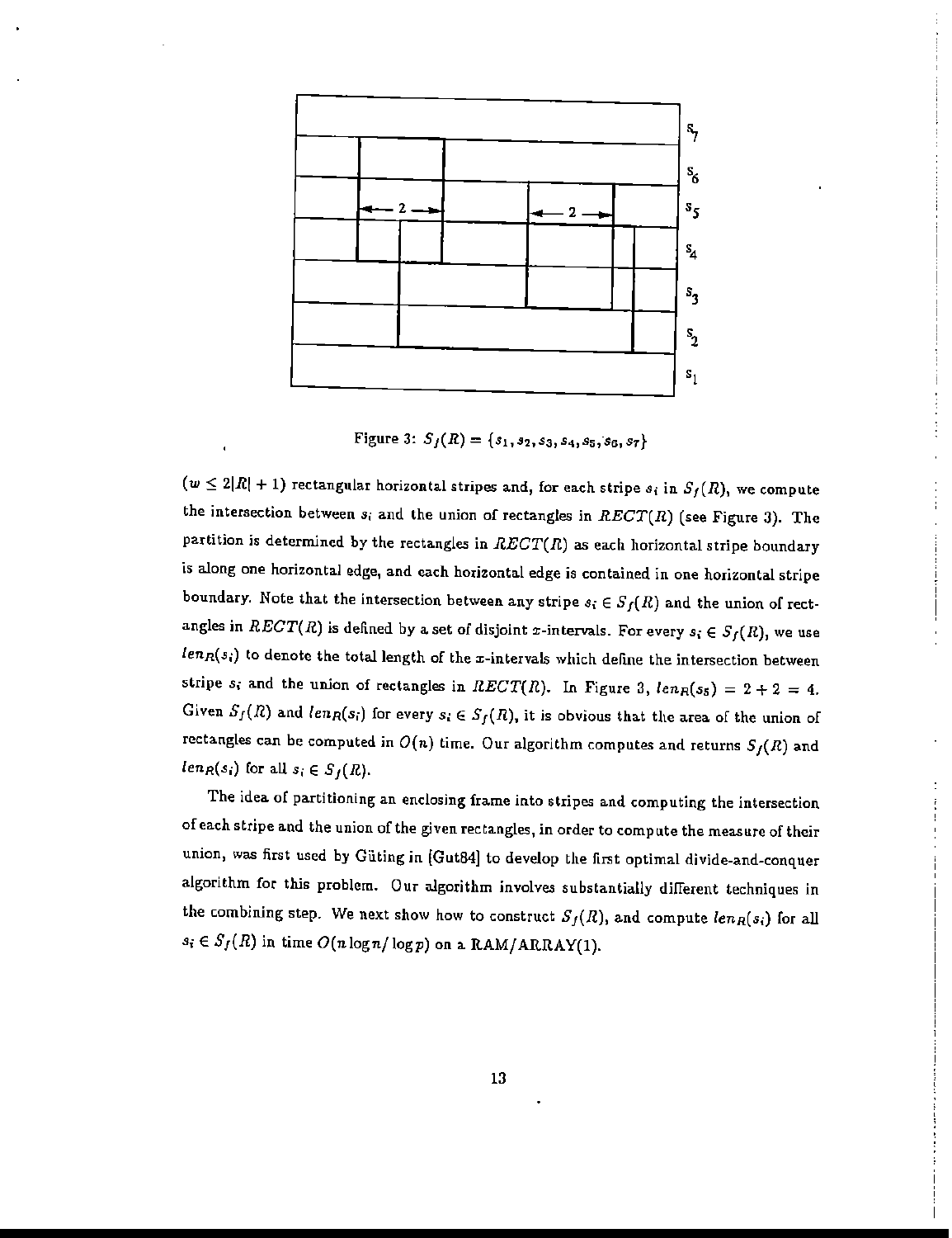#### 3.2.2 The algorithm

The initial call to the recursive procedure MEASURE-OF-UNION gives it as input a frame f containing all of the n rectangles we wish to consider, together with a set  $R$  containing the 2n representatives of these rectangles. Thus initially we have  $|R| = 2|RECT(R)|$ , and every rectangle of  $RECT(R)$  is completely contained in f. However, these two conditions are *not* maintained through the recursion. What is maintained is the condition that every rectangle in  $RECT(R)$  has at least one representative contained in f, and that R contains all the representatives of  $RECT(R)$  that are enclosed in f (thus a rectangle of  $RECT(R)$ can have one of its representatives outside of  $f$ , in which case that representative is not in R). Thus the relationship  $|RECT(R)| \leq |R| \leq 2|RECT(R)|$  is maintained. Our measure of problem size shall be  $|R|$  rather than  $|RECT(R)|$ . Let  $|R| = N$ .

Since sorting can be done in time  $O(N \log N / \log p)$  on a RAM/ARRAY(1), we assume the input representatives  $R$  are already sorted by increasing  $x$ -coordinate. For every representative r, we use  $left(r)$  (resp.,  $right(r)$ ,  $top(r)$ ,  $botom(r)$ ) to denote the left (resp., right, top, bottom) edge of the rectangle attached to  $r$ . Since  $RECT(r)$ , for  $r \in f$ , need not be contained in f, the definition of  $S_f(R)$  needs a minor modification: the stripes in it are now defined by the horizontal lines through the endpoints of the vertical edges in *R.*

# Algorithm MEASURE-OF-UNION

- Input: A frame  $f$  (a rectangle) and a collection  $R$  of vertical line segments contained in f. To each such line segment r is "attached" a rectangle  $RECT(r)$  such that r is one of the two representatives of RECT(r), and the other representative of RECT(r) is also in the set R iff that representative is also contained in f. Let  $|R| = N$ .
- Output: The set of stripes  $S_f(R)$  sorted by y coordinates, and arrays  $rect_R$  and  $len_R$  such that, for any  $s \in S_f(R)$ ,  $rect_R(s)$  is the rectangle in  $RECT(R)$  whose bottom edge coincides with the bottom boundary of  $s$  (if any), and  $len_R(s)$  is the length of the  $x$ -intervals formed by the intersection of  $s$  and the union of rectangles in  $RECT(R)$ .
	- 1. If  $N \le 10p$  then solve the problem in  $O(N)$  time by direct use of the p-processor array [MS89].
	- 2. Take *p* vertical lines such that there is exactly one of them between the *Nilpth* and  $(Ni/p+1)$ th representatives in *R*, for  $i = 1, 2, ..., p$ . These vertical lines induce a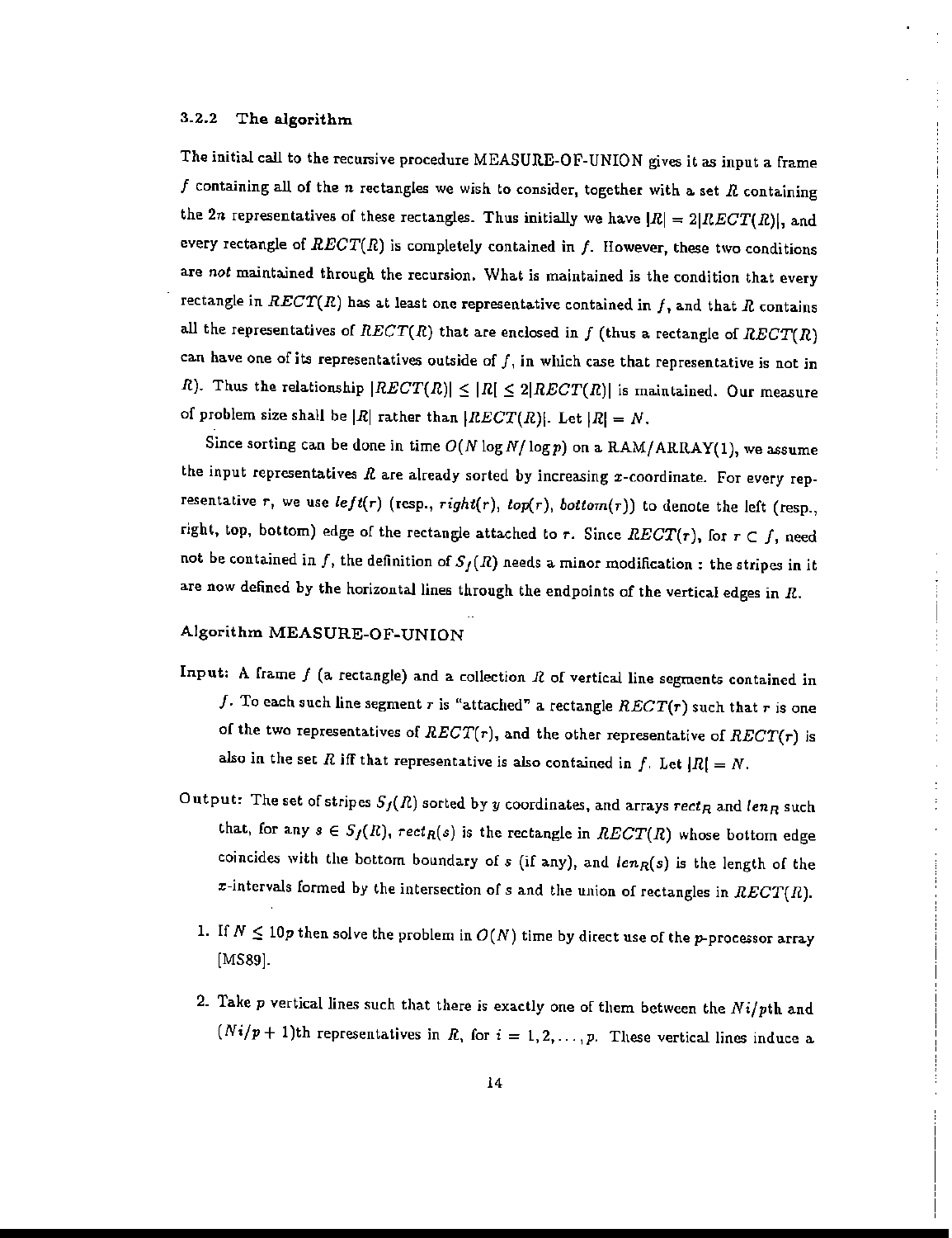partition of the set R into sets  $R_1, R_2, \ldots, R_p$  of size  $N/p$  each, and of the frame f into frames  $f_1, f_2, \ldots, f_p$ , in left-to-right order. Note that the representatives in  $R_j$ are contained in frame  $f_j$ , but the rectangles of  $RECT(R_j)$  may extend outside of  $f_j$ . Solve each subproblem defined by  $R_j$  and  $f_j$  recursively. The recursive call for  $R_j$  and  $f_j$  returns  $S_{f_j}(R_j)$  sorted by increasing y coordinate, and arrays  $rect_{R_j}$  and  $len_{R_j}$ .

3. Perform an upward "sweep" of the stripes in  $\cup_{j=1}^p S_{f_j}(R_j)$  (and hence the rectangles in RECT(R)) with jumps of p stripes at a time, to construct  $S_f(R)$ , and compute *rect<sub>R</sub>(s)* and *len<sub>R</sub>(s)* for every  $s \in S_f(R)$ . The details of this are explained below.

#### End of Algorithm MEASURE-OF-UNION

To establish the correctness and  $O(N \log N / \log p)$  time complexity of the above algorithm, we show how to perform the upward sweep of Step 3 in  $O(N)$  time. The idea is that, in the *i*th jump of the sweep, we construct  $X_i \subset S_f(R)$ , and compute  $rect_R(s)$  and  $len_R(s)$ for every  $s \in X_i$ , where  $X_i$  is the set of stripes in  $S_f(R)$  corresponding to that ith jump (i.e. between the  $(i - 1)$ th and *i*th sweep lines). Meanwhile, we maintain the set  $C_i$  of stripes in  $\cup_{j=1}^p S_{f_j}(R_j)$  which intersect the *i*th sweep line properly, and an array  $span_i(1:p)$  where  $span_i(j)$  is the maximum  $y$  coordinate of the top edges of the rectangles which intersect properly the ith sweep line and span subframe  $f_j$  (a rectangle  $r$  *spans* a frame  $f_j$  if the x-interval of r contains completely the x-interval of  $f_j$ ). We next give the details of the sweep.

We define a total order among stripes by the *y* coordinates of their bottom boundaries in increasing order. Let  $m$  be the cardinality of  $\cup_{j=1}^p S_{f_j}(R_j)$ . Let  $l_i$  be the horizontal line coinciding with the bottom boundary of the (ip)th stripe in  $\bigcup_{j=1}^p S_{f_j}(R_j)$  (i.e.  $l_i$  is the ith sweep line). The lines  $l_0$ ,  $l_1$ , ...,  $l_{m/p}$ ,  $l_{m/p+1}$  partition the set  $\bigcup_{j=1}^p S_{f_j}(R_j)$  into sets  $G_1$ ,  $G_2, \ldots, G_{m/p}$  such that  $G_i$  is the group of stripes in  $\cup_{j=1}^p S_{f_j}(R_j)$  whose bottom boundaries are on or above line  $l_{i-1}$  and below line  $l_i$ . (Assume  $l_0$  is the line  $y = -\infty$  and  $l_{m/p+1}$  is the line  $y = y(top(f))$ .) In Figure 4,  $G_3 = \{t_2, t_3, t_7, t_{11}\}$ . Since each  $S_{f_j}(R_j)$  is sorted and monotone (i.e. for any horizontal line, there is at most one stripe in  $S_{f_j}(R_j)$  which intersects this line properly), the partitioning process can be done in  $O(m) = O(N)$  time as in lemma 2.1. We then perform the upward sweep using lines  $l_1, l_2, \ldots, l_{m/p+1}$  as sweep lines. When we move the sweep line from  $l_{i-1}$  to  $l_i$ , we compute  $X_i$ ,  $C_i$ , and  $len_R(s)$  and  $rect_R(s)$  for every  $s \in X_i$ , where  $X_i$  is the set of stripes in  $S_f(R)$  which are between lines  $l_{i-1}$  and  $l_i$ ,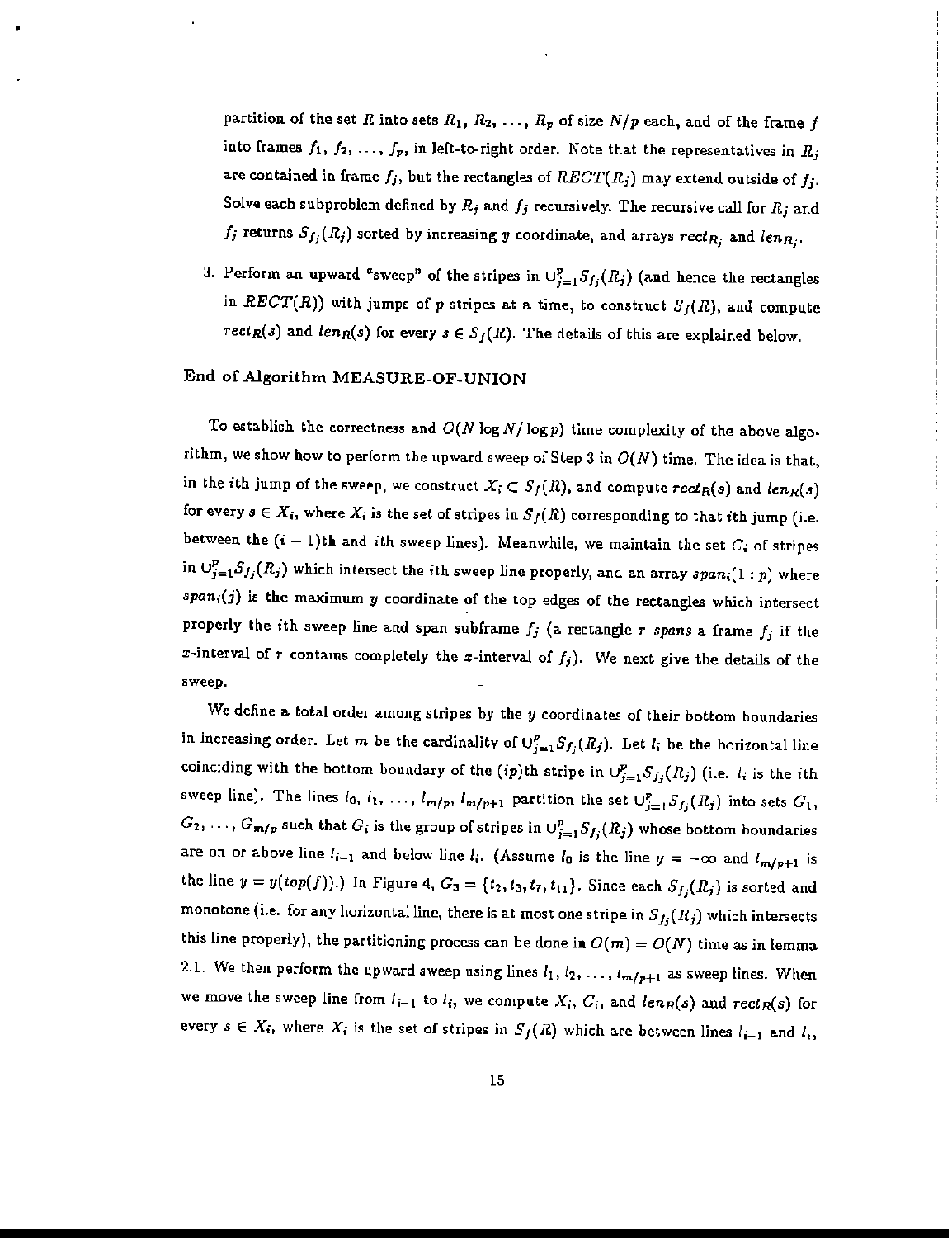

Figure 4:  $G_3 = \{t_2, t_3, t_7, t_{11}\}, G_3 = \{t_3, t_7\}, X_3 = \{s_3, s_4, s_5\}$ 

 $C_i$  is the set of stripes in  $\cup_{j=1}^i G_j$  which intersect line  $I_i$  properly (hence  $|C_i| \leq p$ ). We also maintain an array  $span_i(1:p)$  such that the value of  $span_i(j)$  is the maximum y coordinate of the top edges of rectangles which intersect line  $l_i$  properly and span the x-interval of the frame  $f_j$ . In Figure 4,  $X_3 = \{s_3, s_4, s_5\}$ ,  $C_3 = \{t_3, t_7\}$  and  $span_3(2)$  is the *y* coordinate of the top edge of the rectangle spanning  $f_2$ . Note that  $|X_i| \leq p+1$  and  $|C_i| \leq p-1$ , for  $1 \leq i \leq m/p$ . Since  $|G_i \cup G_{i-1}| \leq 2p$ , it is clear that set  $C_i$  and array  $span_i(1:p)$  can be computed in  $O(p)$  time sequentially or using the attached array constant times. In the following lemma, we show that, given  $G_i$ ,  $C_{i-1}$  and array  $span_{i-1}(1:p)$ , we can compute set  $X_i$  and  $len_R(s)$ , for every  $s \in X_i$ , in  $O(p)$  time on a RAM/ARRAY(1). Once  $S_f(R)$  is computed, we can easily compute  $rect_R(s)$  for every  $s \in S_f(R)$ .

Lemma 3.4 *Given*  $G_i$ ,  $C_{i-1}$  *and array span*<sub> $i-1$ </sub>(1: *p*), we *can compute set*  $X_i$  *and len<sub>R</sub>*(*s*) *for every*  $s \in X_i$ , in  $O(p)$  *time on a RAM/ARRAY(1).* 

Proof: To construct  $X_i$  and compute  $len_R(s)$  for every  $s \in X_i$ , we solve an instance of the measure of union problem of  $O(p)$  rectangles. These  $O(p)$  rectangles are defined as follows.

1. Consider the rectangles in  $RECT(R)$  which have one of their horizontal edges between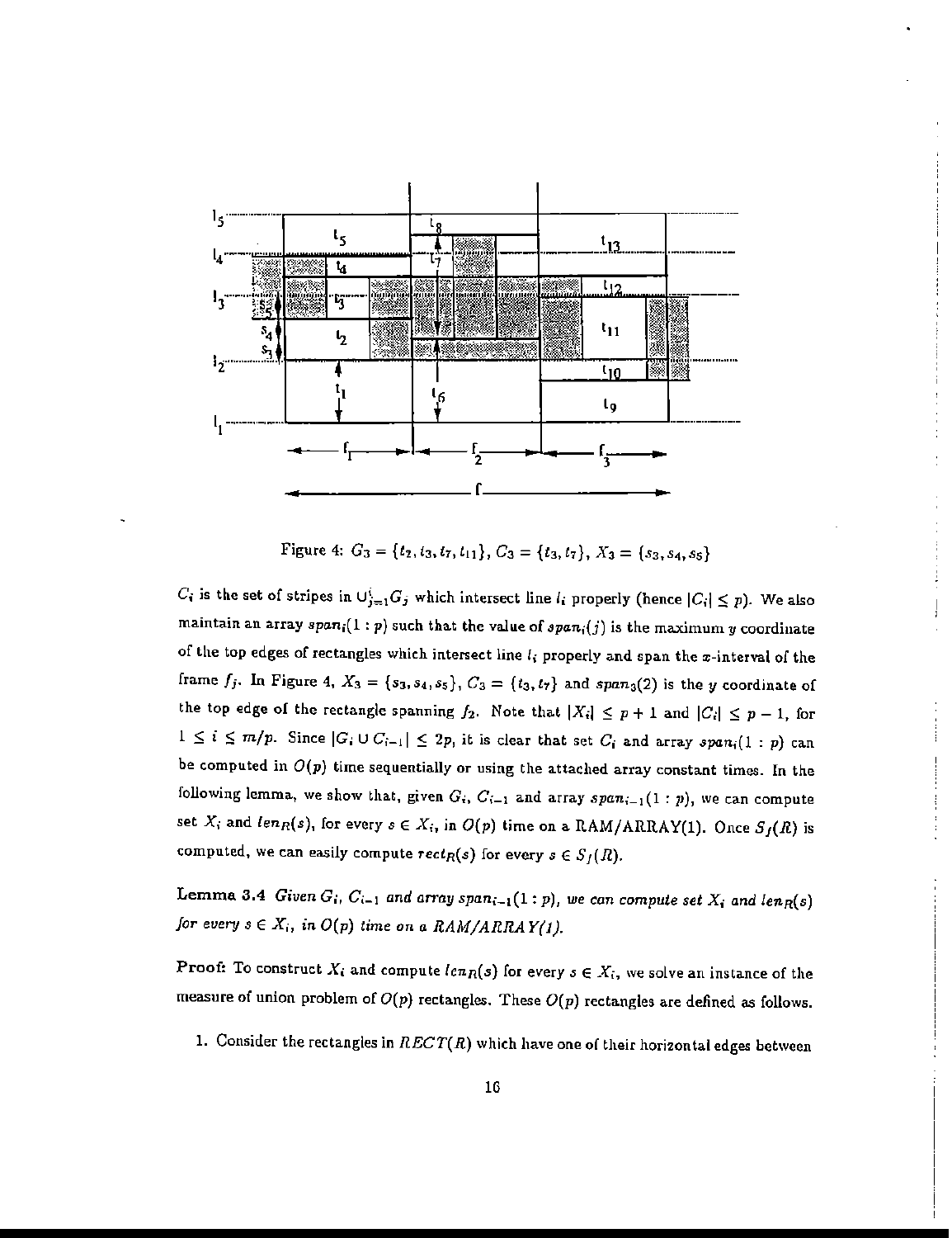hi and h*2 •* For each of these rectangles, we exclude its portions which are not between  $l_{i-1}$  and  $l_i$  and its portions which do not (horizontally) span any subframe (the portions so excluded have already been taken care of by the recursive calls). There are no more than 2p rectangles so created.

- 2. We then consider the stripes in  $G_i \cap C_{i-1}$ . For each such stripe *s*, we create a new rectangle *r* which is a portion of *05,* shares the horizontal boundaries with *05,* and has"its width equal to *lenR;(s)* (it can be located anywhere in *05,* and its purpose is to encapsulate the portions taken care of by the recursive calls). For each created rectangle, exclude its portions which are not between  $l_{i-1}$  and  $l_i$ . There are no more than 2p rectangles so created.
- 3. We then create *p* rectangles from array *spani\_I* as follows. For each *Spani\_I(j),* we create a new rectangle whose  $x$  interval is the same as that of subframe  $f_j$ , and whose *y* interval is from  $y(l_{i-1})$  to  $\min\{span_{i-1}(j), y(l_i)\}$ . There are p rectangles so created.

Let  $R'$  be the set the representatives of the rectangles created as above and  $f'$  be the portion of f between  $l_{i-1}$  and  $l_i$ . It is clear that  $X_i = S_{f'}(R')$ . We next show that, for every  $s \in X_i$ ,  $len_R(s) = len_{R'}(s)$ . Let  $len_R(s \cap f_j)$  represent the intersection of  $s \cap f_j$  with the union of the rectangles of  $RECT(R)$ , and  $len_{R-R_j}(s \cap f_j)$  represent the intersection of  $s \cap f_j$  with the union of the rectangles of  $RECT(R) - RECT(R_j)$ . Let us consider  $len_{R-R_j}(s \cap f_j)$ . If  $len_{R-R_j}(s \cap f_j) = 0$ , i.e.  $s \cap f_j$  does not intersect the union of the rectangles of  $RECT(R) - RECT(R_j)$ , then  $len_R(s \cap f_j) = len_{R_j}(s \cap f_j)$  and hence  $len_R(s \cap f_j)$  is defined by the intersection of  $s \cap f_j$  with the rectangle of  $RECT(R')$  that is created from the stripe of  $S_{f_j}(R_j)$  containing  $s \cap f_j$ . If  $len_{R-R_j}(s \cap f_j) > 0$ , then  $s \cap f_j$  is covered completely by at least one rectangle of  $RECT(R) - RECT(R_j)$  since none of its representatives is in *R<sub>j</sub>*. Since that rectangle must intersect the region between  $l_{i-1}$  and  $l_i$  and must span the  $x$ interval of  $f_j$ ,  $s \cap f_j$  is covered completely by the one of  $RECT(R')$  created either from that rectangle or from the value of  $span_{i-1}(j)$ . Thus,  $len_R(s \cap f_j) = len_{R'}(s \cap f_j)$ . Therefore,  $len_R(s) = len_{R'}(s)$  for every  $s \in X_i$ . We thus compute  $X_i$  and  $len_R(s)$  for every  $s \in X_i$ by computing the measure of the union of rectangles of  $RECT(R')$ . Since  $|R'| \leq 10p$ , the measure of the union of rectangles of  $RECT(R')$  can be computed in  $O(p)$  time, using the p-processor array a constant number of times.  $\Box$ 

Therefore, the overall time complexity,  $T(N)$ , of algorithm MEASURE-OF-UNION satisfies the recurrence  $T(N) = pT(N/p) + c_1N$  if  $N > 10p$ , and  $T(N) = c_2N$  if  $N \le 10p$ ,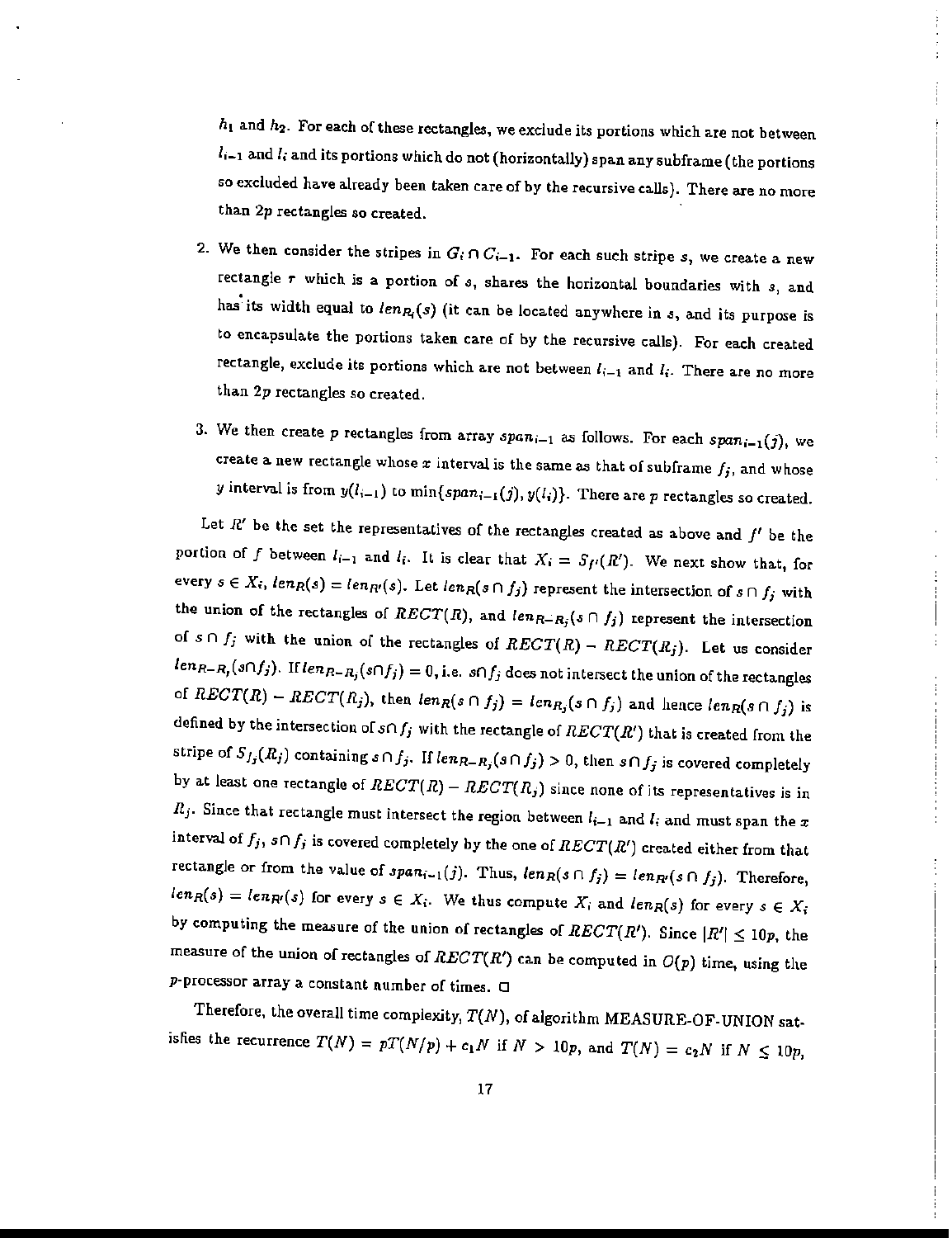where  $c_1$  and  $c_2$  are constants. This implies  $T(N) = O(N \log N / \log p) = O(n \log n / \log p)$ . We therefore have the following theorem.

Theorem 3.2 *Given a sel* R *of* N *representatives of isothetic rectangles and* a *frame* f *containing these given representatives, algorithm MEASURE-OF- UNION computes the area of the intersection between the union of rectangles in REGT(R) and the frame f* in time *O(NlogN/logp) on a RAM/ARRAY(I).*

#### 3.3 3-dimensional maxima

Let  $P = \{p_1, p_2, \ldots, p_n\}$  be a set of points in  $\mathbb{R}^3$ . For simplicity, we assume the *x* coordinates (resp.,  $y$ ,  $z$  coordinates) of the points in  $P$  are pairwise distinct. For any two point  $p_i$  and *Pj, Pi* is *dominated* by  $p_j$  if  $x(p_i) < x(p_j)$ ,  $y(p_i) < y(p_j)$  and  $z(p_i) < z(p_j)$ . A point  $p_i \in P$ is said to be a maximum if it is not dominated by any other point in  $P$ . The 3-dimensional maxima problems, then, is to compute the set, *M(P),* of the maxima in *P.* Define *D(p,)* as the region dominated by point  $p_i$ , *i.e.*  $D(p_i) = \{(x, y, z) | x < x(p_i), y < y(p_i), z < z(p_i)\}.$ *M(P)* then is the set of points in *P* which are not in the region  $D(P) = \bigcup_{i=1}^{n} D(p_i)$ .

Recall that a plane  $H$  is *horizontal* if  $H$  is parallel to  $xy$  plane. To compute  $M(P)$ , we first partition the points in *P* into subsets  $P_1, P_2, \ldots, P_p$  of size  $n/p$  each in top-to-bottom order, using horizontal cut-planes  $H_0, H_1, \ldots, H_p$  (i.e.  $P_i$  is the set of points between  $H_{i-1}$ and  $H_i$ ). We then solve the subproblem defined by each  $P_i$  recursively. The recursive call for *P<sub>i</sub>* returns  $M(P_i)$  and  $R(P_i)$ , where  $R(P_i)$  is a description of the part of  $D(P_i)$  below plane  $H_i$  (see Figure 5). Note that  $R(P_i)$  may contain points in  $P$  but not in  $P_i$ . To compute  $M(P)$ , we must remove the points in  $\bigcup_{j=1}^p M(P_j)$  which are in region  $\bigcup_{j=1}^p R(P_j)$ . The idea for doing this is based on the observation that each  $R(P_i)$  can be represented by a monotone chain of  $O(|P_i|)$  horizontal (i.e. perpendicular to the  $yz$  plane) line segments. The property of monotonicity ensures us that  $U_{i=1}^p R(P_i)$  can be partitioned into  $O(n/p)$  chunks of size  $O(p)$  each, using  $n/p$  vertical cut-planes in  $O(n)$  time as in Lemma 2.1. (The size of each chunk is the number of line segments used to describe it).

Observation 3.1 *Let* IIi, *Pi and R(P;) be defined as above. Then, R(Pi) can be represented by* a *set of no more than* IP;I *line segments that form a monotone* chain.

Proof: Let  $P_i = \{v_1, v_2, \ldots, v_w\}$ . Let  $L_i = \{l_1, l_2, \ldots, l_w\}$  where  $l_j$  is the projection on  $H_i$ of the horizontal half line  $\{(x,y,z) | x \leq x(v_j), y = y(v_j) \text{ and } z = z(v_j)\}.$  As in Figure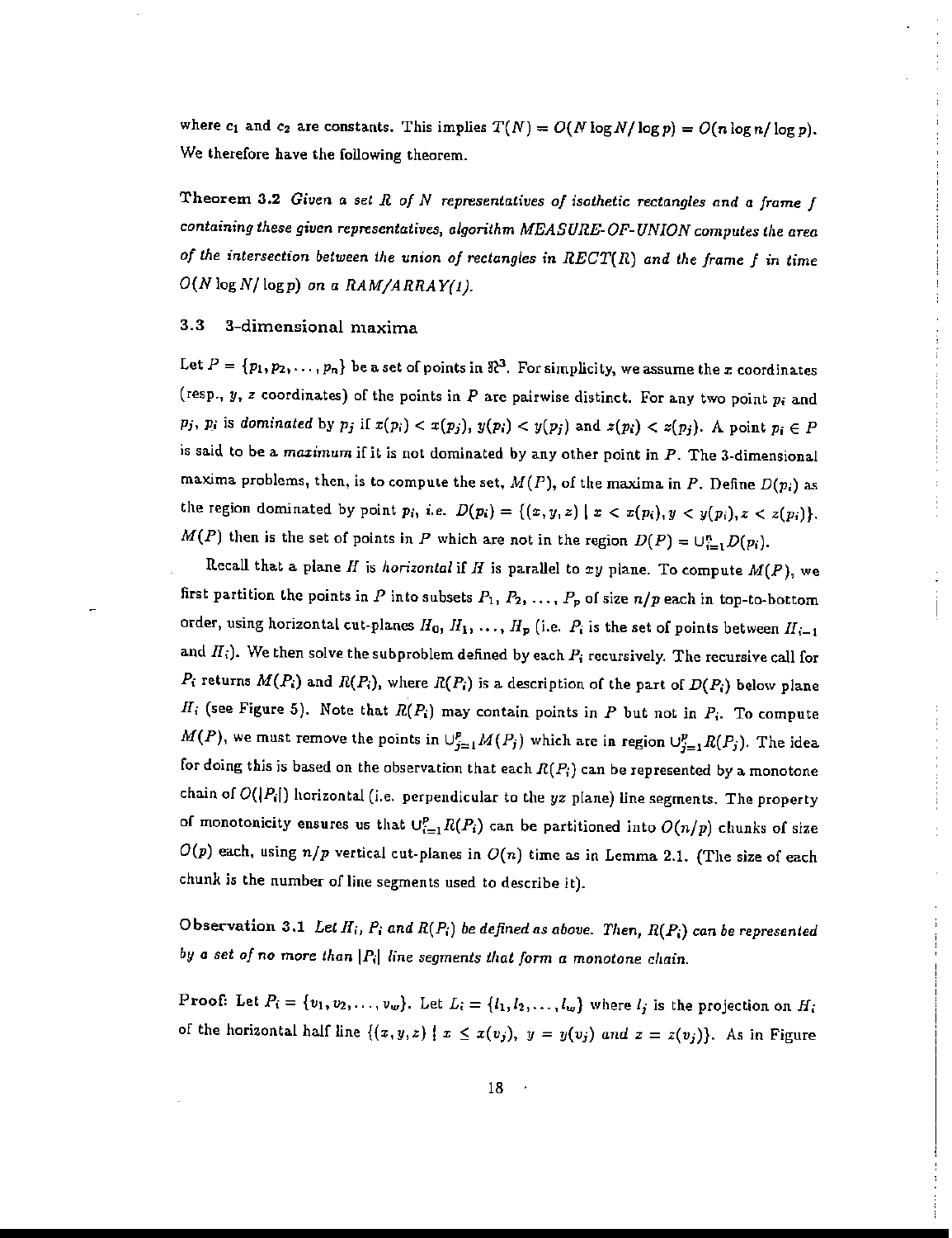

Figure 5:  $R(P_i) = \{s_1, s_2, s_3\}$ 

5, the boundary of the region  $R(P_i)$  is defined by the boundary of the visible region on  $H_i$ defined by set  $L_i$  and the point  $(0, -\infty, z(H_i))$ . Since this visible region can be represented by a monotone chain,  $R(P_i)$  can be represented by a monotone chain. The number of line segments in that chain is no more than  $|P_i|$ .  $\Box$ 

We then have the following  $O(n\log n/\log p)$  algorithm. Since sorting can be done in  $O(n \log n / \log p)$  time, we assume the input points in  $P$  are already sorted by decreasing z coordinate.

#### Algorithm MAXIMA

- Input: A set of points  $P = \{p_1, p_2, \ldots, p_n\}$  in  $\Re_3$  sorted by decreasing *z* coordinate. For simplicity, assume the  $x$  (resp.,  $y$ ,  $z$ ) coordinates of the points in  $P$  are pairwise distinct.
- Output: The set  $M(P) = \{q_1, q_2, \ldots, q_u\}$  of maxima in *P* sorted by increasing *x* coordinate, and the region  $R(P) = \{s_1, s_2, \ldots, s_v\}$  which is sorted and forms a monotone chain.
	- 1. If  $n \leq 3p$  then solve the problem by direct use of the p-processor array in  $O(n)$  time.
	- 2. Partition the set P into p subsets  $P_1$ ,  $P_2$ , ...,  $P_p$  of size  $n/p$  each in top-to-bottom order, using horizontal (i.e. parallel to the  $xy$  plane) cut-planes. Note that the points in  $P_i$  have larger z coordinate than those in in  $P_j$  if  $i < j$ . Recursively solve the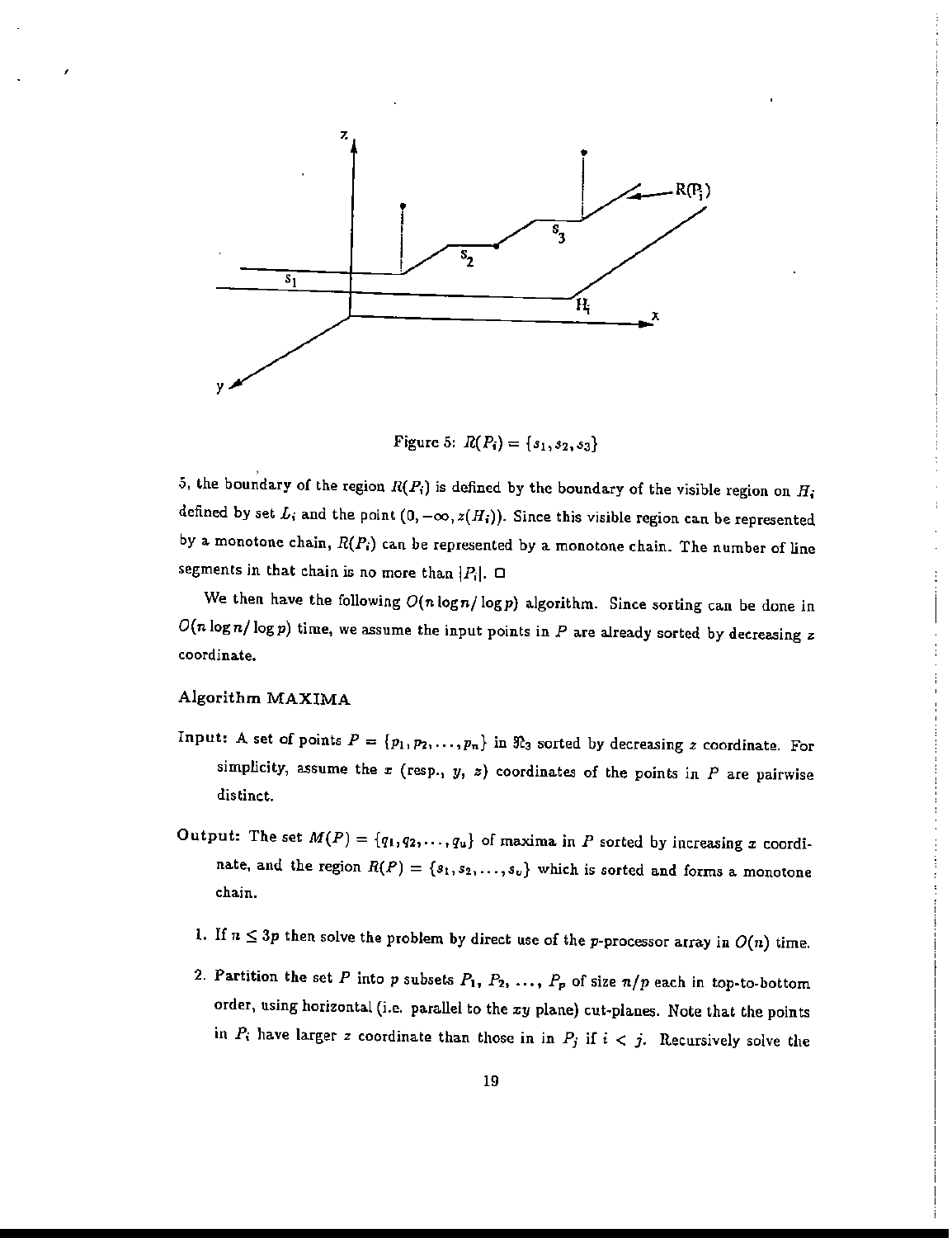

Figure 6:  $G_1 = \{s_1, s_2, s_3\}, C_1 = \{s_4, s_5\}$  and  $Q_1 = \{p_1, p_2, p_3, p_4\}$ 

subproblem defined by each  $P_i$  one by one. The recursive call for each  $P_i$  returns  $M(P_i)$  and  $R(P_i)$ .

3. Partition the space into  $O(n/p)$  chunks using  $O(n/p)$  vertical (i.e. parallel to the yz plane) cut-planes such that the part of the region  $\cup_{j=1}^p R(P_j)$  in each chunk is represented by  $O(p)$  line segments. For each chunk, do the following two steps: (i) identify those line segments in  $\bigcup_{j=1}^p R(P_j)$  and points in  $\bigcup_{j=1}^p M(P_j)$  which are in that chunk, (ii) compute  $M(P)$  and  $R(P)$  by computing the subsolutions in each chunk (i.e. the portion of  $M(P)$  and  $R(P)$  in that chunk). The details of this step is explained below.

# End of Algorithm MAXIMA

The details of Step 3 are *as* follows. We define a total order among the line segments in  $\cup_{j=1}^p R(P_j)$  by the *x* coordinates of their right endpoints. Let  $m = \lfloor \cup_{j=1}^p R(P_j) \rfloor$ , and note that  $m \leq n$ . Let  $V_i$  be the vertical plane defined by the *x* coordinate of the right endpoint of the (ip)th line segment in  $\bigcup_{j=1}^p R(P_j)$   $(V_0 = \{(x, y, z) | x = -\infty\})$ . Given vertical planes  $V_0, V_1, \ldots, V_{m/p}$ , we partition the set  $\cup_{j=1}^p R(P_j)$  into sets  $G_1, G_2, \ldots, G_{m/p}$  and create sets  $C_1, C_2, \ldots, C_{m/p}$  such that  $G_i$  consists of the line segments whose right endpoints are to the right of plane  $V_{i-1}$  and on or to the left of plane  $V_i$ , and  $C_i$  consists of the line segments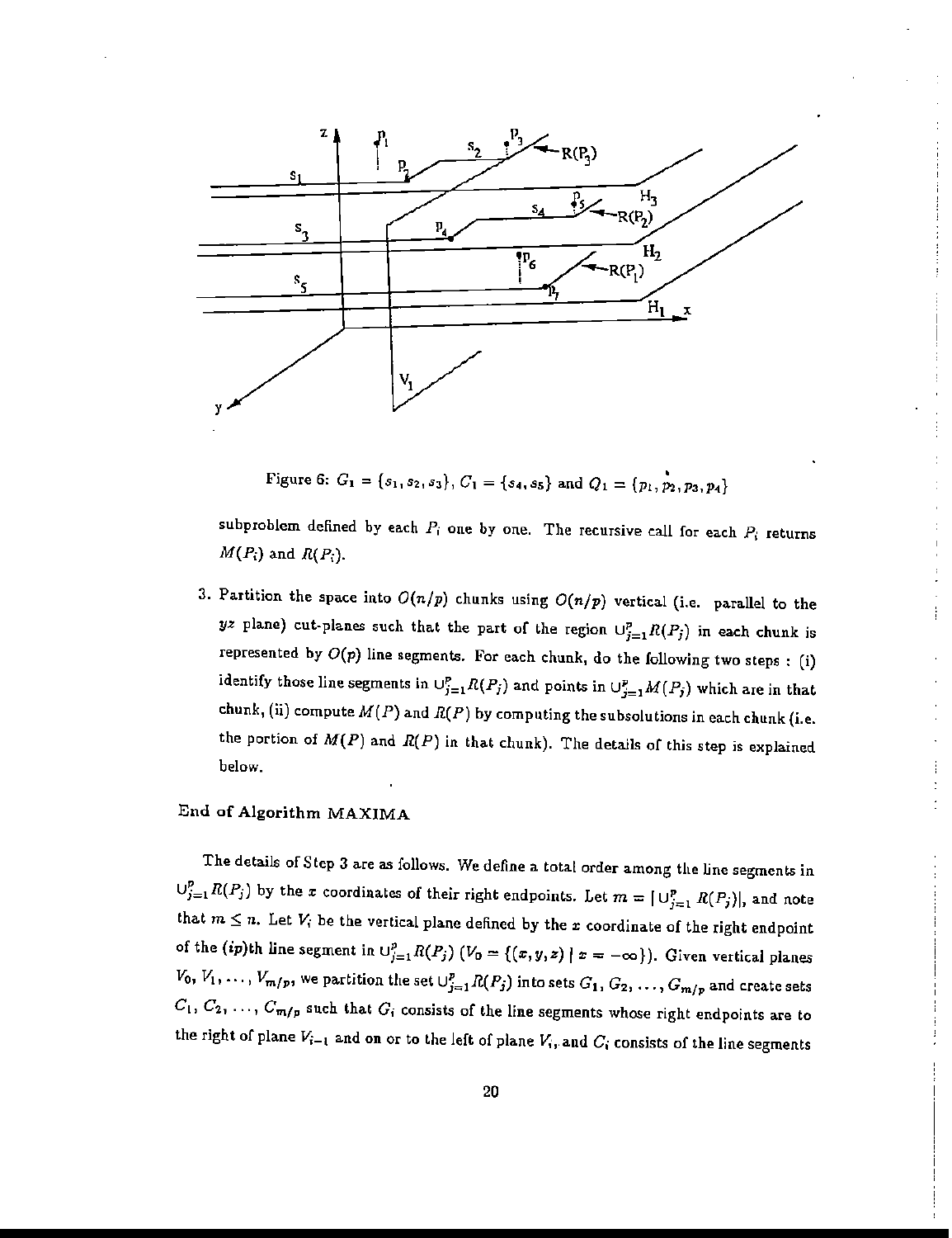that intersect plane  $V_i$  properly. In Figure 6,  $G_1 = \{s_1, s_2, s_3\}$  and  $C_1 = \{s_4, s_5\}$ . Since each  $R(P_i)$  is sorted and monotone, all the  $G_i$ 's and  $C_i$ 's can be obtained in  $O(m) = O(n)$ time as in lemma 2.1. Note that  $|G_i| = p$  and  $|G_i| \leq p$ , and  $G_i \cup C_i$  contains all the lines segments which represent the part of  $\cup_{j=1}^p R(P_j)$  between planes  $V_{i-1}$  and  $V_i$ . We next identify the subset  $Q_i$  of  $\cup_{j=1}^p M(P_j)$  that is between  $V_{i-1}$  and  $V_i$  for  $i = 1,2,\ldots,n/p$ , and then for each  $Q_i$ , we form  $\left[\left|Q_i\right/p\right]$  instances of  $O(p)$ -sized problems (each instance consists of  $G_i \cup C_i$  and no more than p points from  $Q_i$ ). Each such instance is solved in  $O(p)$  time, using the p-processor array a constant number of times. To partition  $\cup_{j=1}^p M(P_j)$  into  $Q_1$ ,  $Q_2, \ldots, Q_{m/p}$ , we do the following: (i) form a sorted list  $Q$  by merging  $M(P_1), M(P_2), \ldots$  $M(P_{n/p})$ , (ii) view  $Q$  as a sequence of blocks of size  $p$  each, and, for each block of  $Q$ , do binary searches to partition that block if its points belong to more than one  $Q_i$ s. The total time for (i) is  $O(n)$  by Lemma 2.1, and the total time for (ii) is  $O((n \log p)/p)$  since there are only  $O(n/p)$  binary searches and each of them takes  $O(\log p)$  time.

Therefore, the time complexity of algorithm MAXIMA is  $O(n \log n / \log p)$ .

Theorem 3.3 *Given*  $P = \{p_1, p_2, \ldots, p_n\}$  *of points in*  $\Re^3$ , *algorithm MAXIMA computes the maxima in*  $P$  *in time*  $O(n \log n / \log p)$  on *a*  $RAM/ARRAY(1)$ .

# 3.4 Visibility from a point

Given a set of line segments  $S = \{s_1, s_2, s_3, \ldots, s_n\}$ , which are opaque and do not intersect except possibly at their endpoints, and a point *v* in the plane, the visibility problem is to determine the region of the plane visible from *v*. WLOG, we assume *v* is the point  $(0, -\infty)$ .

Optimal mesh algorithm for this problem can be easily derived and is omitted. In this section, we show how to to solve a problem of size  $n > p$  in time  $O(n \log n / \log p)$  on a RAM/ARRAY(1).

Observe that the upper boundary of the visible region of  $S$  is a chain monotone with the *x* direction. In algorithm VISIBILITY, a visible region will be represented by a sorted and monotone set of line segments which describes the upper boundary of this visible region.

#### Algorithm VISIBILITY

Input:  $S = \{s_1, s_2, \ldots, s_n\}$  is a set of nonintersecting line segments except possibly at their endpoints. For simplicity, we assume the  $x$  coordinates of distinct endpoints are pairwise distint.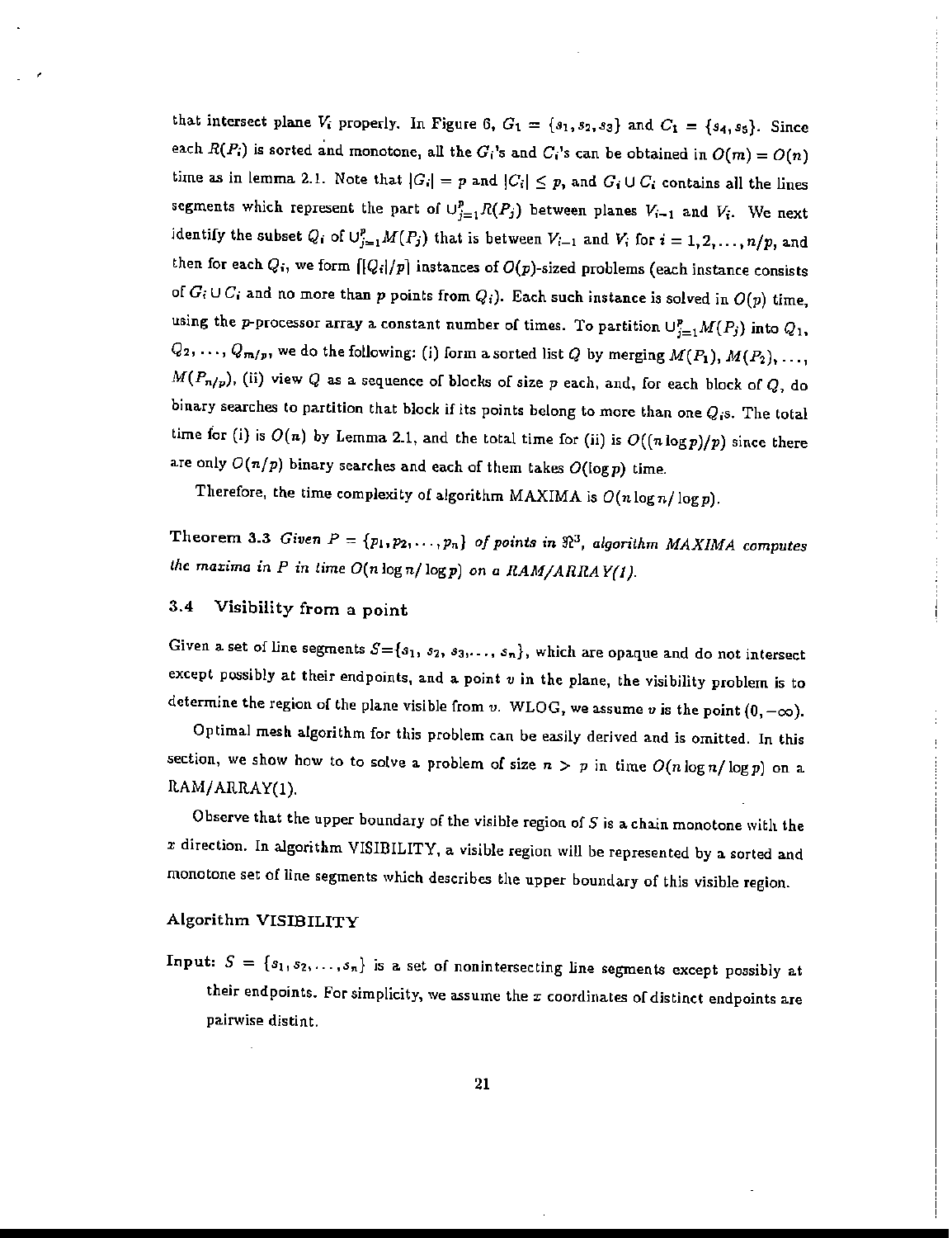- Output: A sorted and monotone set  $R = \{t_1, t_2, \ldots, t_w\}$  of line segments which describes the upper boundary of the visible region, where  $1 \leq w \leq 2n$ .
	- 1. If  $n \leq 2p$  then solve this problem in  $O(n)$  time by direct use of the p-processor array.
	- 2. Partition the set S into sets  $S_1, S_2, \ldots, S_p$  of size  $n/p$  each and recursively solve the visibility problem defined by each  $S_i$ . The recursive call for  $S_i$  returns  $R_i$ , the visibility of  $S_i$ . Note that  $|R_i| \leq 2n/p$ .
	- 3. Partition the set  $\bigcup_{j=1}^p R_p$  into  $O(n/p)$  subsets of size  $O(p)$  each using  $O(n/p)$  vertical lines. (A line segment may be in several subsets if it crosses several regions separated by these vertical lines.) The part of *R* between two consecutive vertical lines is computed by solving the visibility problem defined by the set of lines segments between them, by using the p-processor array a constant number of times, as explained below.

#### End of Algorithm VISIBILITY

To establish the  $O(n\log n/\log p)$  time complexity of the above algorithm, we show how to perform Step 3 in *O(n)* time on a *RAMI*ARRAY(1). The idea is based on the property of the monotonicity of each  $R_i$ . Let  $m = \sum_{i=1}^p |R_i|$ , and note that  $m \le 2n$ . Define a total order between line segments by the *x* coordinates of their right endpoints. Let  $l_i$  be the vertical line defined by the *x* coordinate of the right endpoint of the (ip)th line segment in  $\bigcup_{j=1}^{p} R_j$ , for  $i = 1, 2, ..., m/p$ . We then compute the visible region R by computing the part of *R* between  $l_{i-1}$  and  $l_i$ , for  $i = 1, 2, ..., m/p$ , as follows. Given lines  $l_1, l_2, ..., l_{m/p}$ , we partition the set  $\cup_{j=1}^{p} R_j$  into sets  $G_1, G_2, \ldots, G_{m/p}$  and create sets  $C_1, C_2, \ldots, C_{m/p}$ , such that  $G_i$  is composed of the line segments whose right endpoint is to the right of line  $l_{i-1}$  and on or to the left of line  $l_i$ , and  $C_i$  is composed of the line segments which properly intersect line  $l_i$ . (Assume  $l_0$  is the line  $x = -\infty$  and  $C_{m/p} = \emptyset$ .) The monotonicity of each sorted set  $R_i$  implies that the partitioning and creation can be done in  $O(m) = O(n)$  time as in lemma 2.1, and that  $|C_i| \leq p$  for each  $1 \leq i \leq n/p$ . Note that  $G_i \cup C_i$  contains all the line segments in  $\cup_{j=1}^p R_j$  which intersect the region between lines  $l_{i-1}$  and  $l_i$ . We then compute the part of R between lines  $l_{i-1}$  and  $l_i$  by solving the visibility problem defined by  $G_i \cup C_i$  in  $O(p)$  time on the p-processor array. Step 3 of algorithm VISIBILITY therefore takes  $O(n)$  on a RAM/ARRAY(1). Therefore, the overall time complexity of algorithm VISIBILITY is  $O(n \log n / \log p)$ .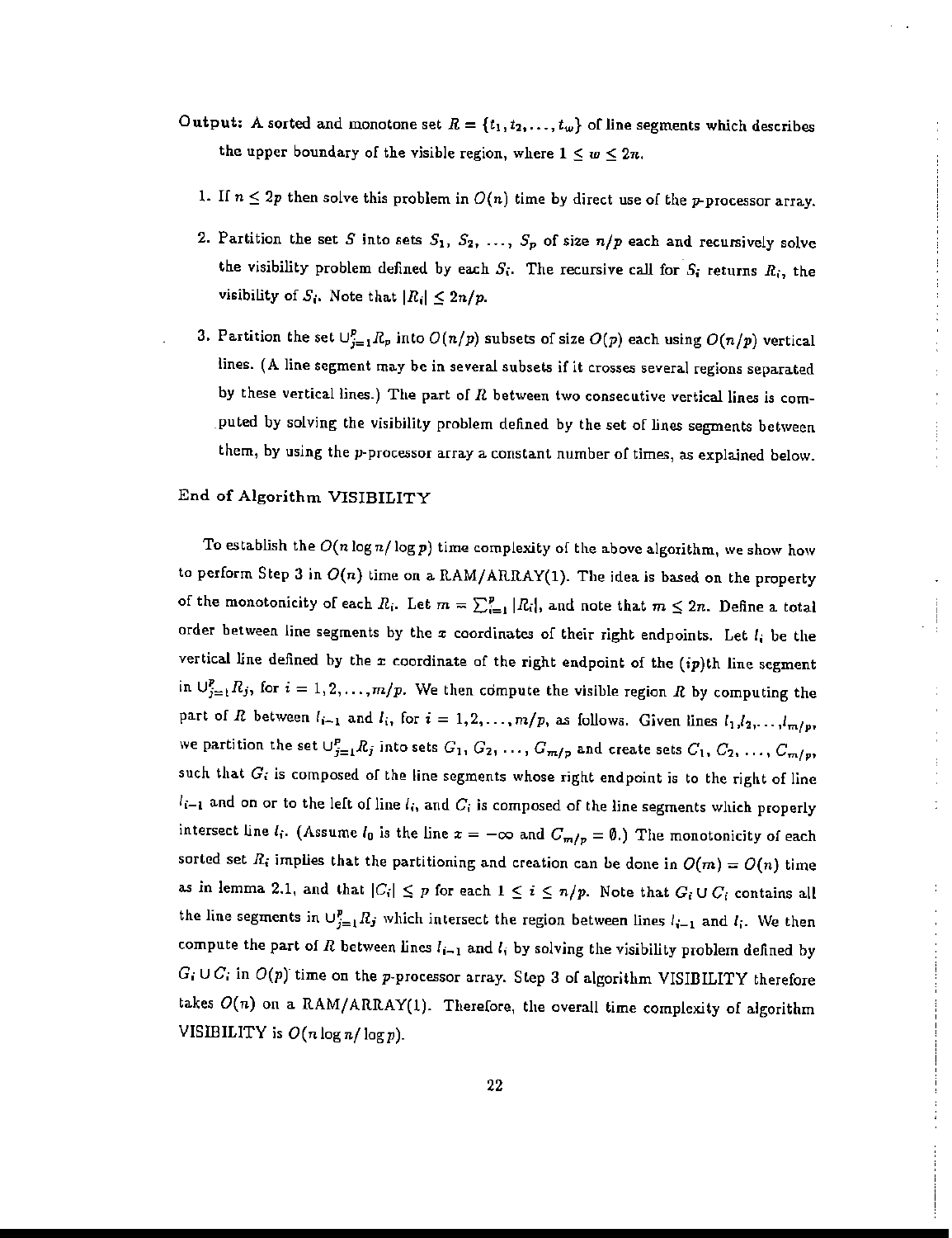Theorem 3.4 *Given a set of* line *segments*  $S = \{s_1, s_2, \ldots, s_n\}$  *in the plane, which are opaque and do not intersect except possibly at their endpoints, algorithm VISIBILITY computes* the *visibility* of *S* from  $p = (0, -\infty)$  in time  $O(n \log n / \log p)$  on a *RAM/ARRAY(1)*.

# 3.5 Dominance counting between two sets

Given two sets of points  $P = \{p_1, p_2, \ldots, p_m\}$  and  $Q = \{q_1, q_2, \ldots, q_n\}$  in the plane, the dominance counting problem is to determine, for every point  $p_i \in P$ , the number of points in  $Q$  which are dominated by  $p_i$ . (Recall that, for any two points  $u$  and  $v$ ,  $u$  is dominated by v if  $x(u) < x(v)$  and  $y(u) < y(v)$ .) In the algorithm DOMCOUNT, we show how to solve the problem in  $O(N \log N/\log p)$  time on a RAM/ARRAY(1), where  $N = m + n$ . For simplicity, we assume the  $x$  (resp.,  $y$ ) coordinates of points in  $P \cup Q$  are pairwise distinct. Since sorting can be done in  $O(N \log N / \log p)$  time, we assume also that the points in *P* (resp., *Q)* are sorted by increasing *x* coordinate.

#### Algorithm DOMCOUNT:

- Input: Two sets of points  $P = \{p_1, p_2, \ldots, p_m\}$  and  $Q = \{q_1, q_2, \ldots, q_n\}$  in the plane sorted by increasing *x* coordinate. For simplicity, we assume the *x* (resp., y) coordinates of points in  $P \cup Q$  are pairwise distinct.
- Output: A list of points  $X = \{u_1, u_2, \ldots, u_{m+n}\}\$ , which are the points in  $P \cup Q$  sorted by increasing y coordinates. For each point  $u \in X$ , we also have a count  $C(u)$ , which is the number of points in *Q* dominated by u.
	- 1. Merge the points in P and Q into one set  $V = \{v_1, v_2, \ldots, v_N\}$ , sorted by increasing *x* coordinate, where  $N = m + n$ . Also, we "mark" each point in V if it came from Q. The count  $C(v)$ , for every  $v \in V$ , is initialized to 0.
	- 2. If  $N \leq p$  then solve the problem in  $O(N)$  time by direct use of the p-processor array. This is straightforward and omitted.
	- 3. Using  $p$  vertical lines, partition the points in  $V$  into sets  $V_1, V_2, \ldots, V_p$  of size  $N/p$ each in left-to-right order. The points in  $V_i$  are to the left of those in  $V_j$  if  $i < j$ . For each *i*, recursively solve the problem on  $V_i$ . The recursive call for  $V_i$  returns a sorted list  $X_i$  and a count  $C_i(u)$  for every  $u \in X_i$ , where  $X_i$  is the list of points in  $V_i$ sorted by increasing y coordinate, and  $C_i(u)$  is the number of points in  $Q \cap V_i$  that are dominated by *u.*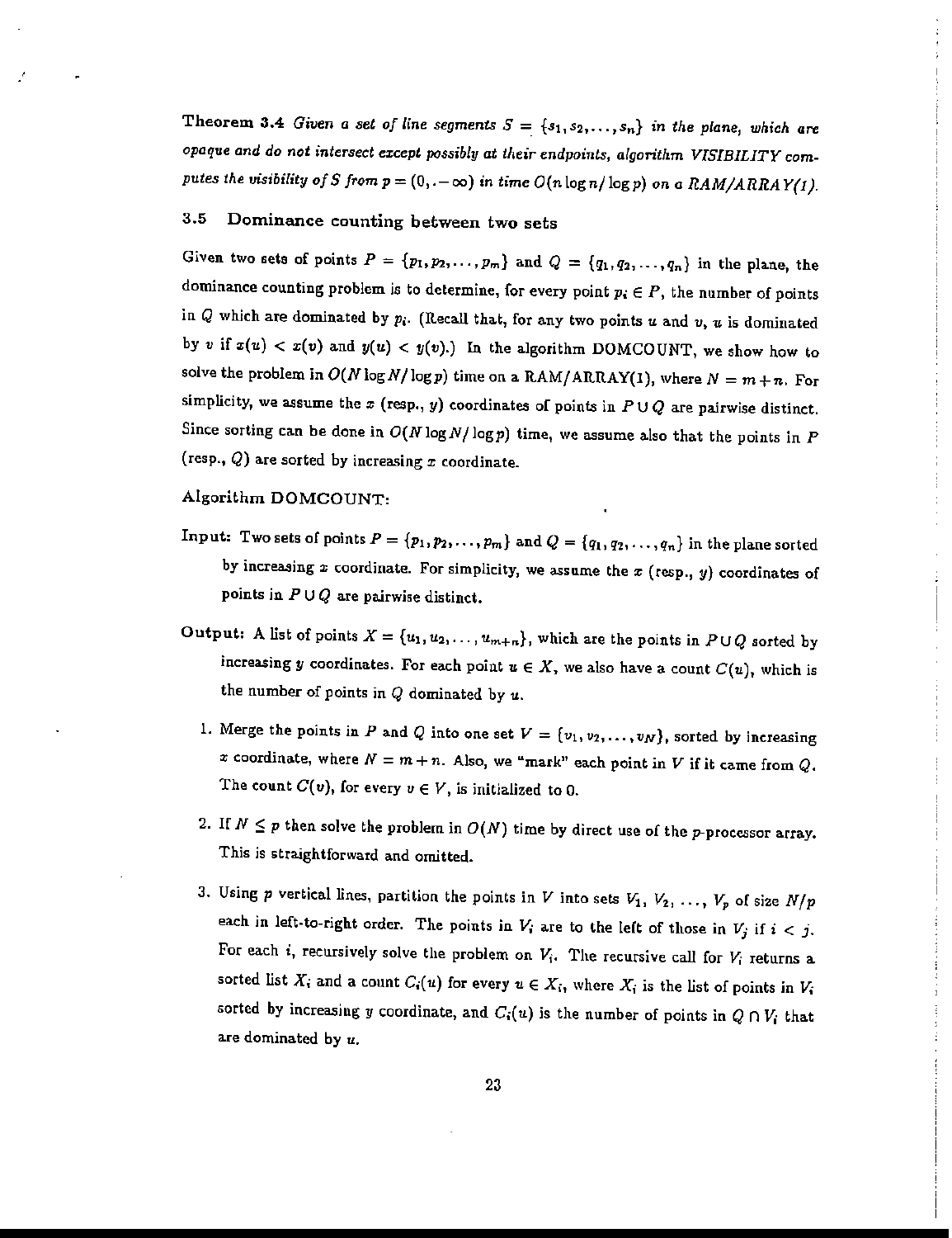4. Compute X and  $C(u)$  for every  $u \in X$  by using the information returned by the p recursive calls of Step 3. The details of this step are explained below.

#### End of Algorithm DOMCOUNT

The details of Step 4 are based on the following observation. Let *Hj* be the subset of points of V whose y coordinate is larger than the  $(j-1)$ pth and less than or equal to the (*jp*)th *y* coordinate of points in *V*. Suppose *v* is a point in  $V_i \cap H_j$  and let  $D(v)$  denote the set of points in  $Q$  which are dominated by  $v$ . The set  $D(v)$  is the union of three disjoint sets  $D(v) \cap V_i$ ,  $D(v) \cap (H_j - V_i)$  and  $D(v) \cap (\bigcup_{k=1}^{i-1} V_k) - H_j$  (see Figure 7). Let  $S(v)$ ,  $W(v)$  and *SW(v)* denote the respective cardinalities of these three sets  $D(v) \cap V_i$ ,  $D(v) \cap (H_j - V_i)$ and  $D(v) \cap (\bigcup_{k=1}^{i-1} V_k) - H_j$ . Note that  $S(v)$  was already computed by the recursive call for  $V_i$ . In the combining step, we need to compute  $W(v)$  and  $SW(v)$ , for every point  $v \in V$ .

In order to compute  $W(v)$  and  $SW(v)$ , we do the following operations. As in lemma 2.1, in  $O(n)$  time, we partition the set  $\bigcup_{i=1}^{p} X_i$  into sets  $H_1, H_2, \ldots, H_{n/p}$ , using the horizontal lines defined by the pth,  $2pth, \ldots, nth$  smallest y coordinates of points in  $\cup_{i=1}^{p} X_i$ . Note that the points in  $H_i$  are above those in  $H_j$  if  $i > j$ . For each point  $v \in H_j$ , we also mark it with the index of the set  $X_i$  (hence the set  $V_i$ ) which  $v$  came from. Let  $Count_i(i)$  be the number of points in  $Q \cap V_i$  which are below all the points in  $H_j$ . The array  $Count_j(1:p)$  can be computed while the set of points in *Hj* are identified in the partitioning step. Observe that, if *v* is a point in  $H_j \cap V_i$ ,  $SW(v)$  is the value  $\sum_{k=1}^{i-1} Count_j(k)$ . Given array  $Count_j(1:p)$ , the value of  $SW(v)$  for all points  $v \in H_j$  can be computed in  $O(p)$  time, by using the pprocessor array to compute  $\sum_{k=1}^{l-1} Count_j(k)$  for all *t*,  $1 \leq l \leq p$ . Thus, the value of  $SW(v)$ for all  $v \in V$  can be computed in  $O(p(n/p)) = O(n)$  time totally.

To compute  $W(v)$  for all  $v \in H_j$ , we use the p-processor array to solve the dominance counting problem on  $H'_{j}$  where  $H'_{j}$  is the union, over all  $i \in \{1, 2, ..., p\}$ , of the projections of all  $u \in H_j \cap V_i$  on the  $(i - 1)$ th vertical cut-line (separating  $V_{i-1}$  from  $V_i$ ). This can be done in  $O(p)$  time since  $|H'_j| = |H_j| = p$ .

To sort the points of  $P\cup Q$ , we sort each  $H_i$  in  $O(p)$  time, for  $i = 1, 2, ..., n/p$ , using the p-processor array. Therefore, the total combining time of algorithm DOMCOUNT is  $O(n)$ time. The overall time complexity of algorithm DOMCOUNT thus is *O(nlogn/logp).*

Theorem 3.5 Given *two sets of points* in the plane,  $P = \{p_1, p_2, \ldots, p_n\}$  and  $Q =$  ${q_1, q_2, \ldots, q_m}$ , *algorithm DOMCOUNT computes, for every point*  $v \in P$ , the *number*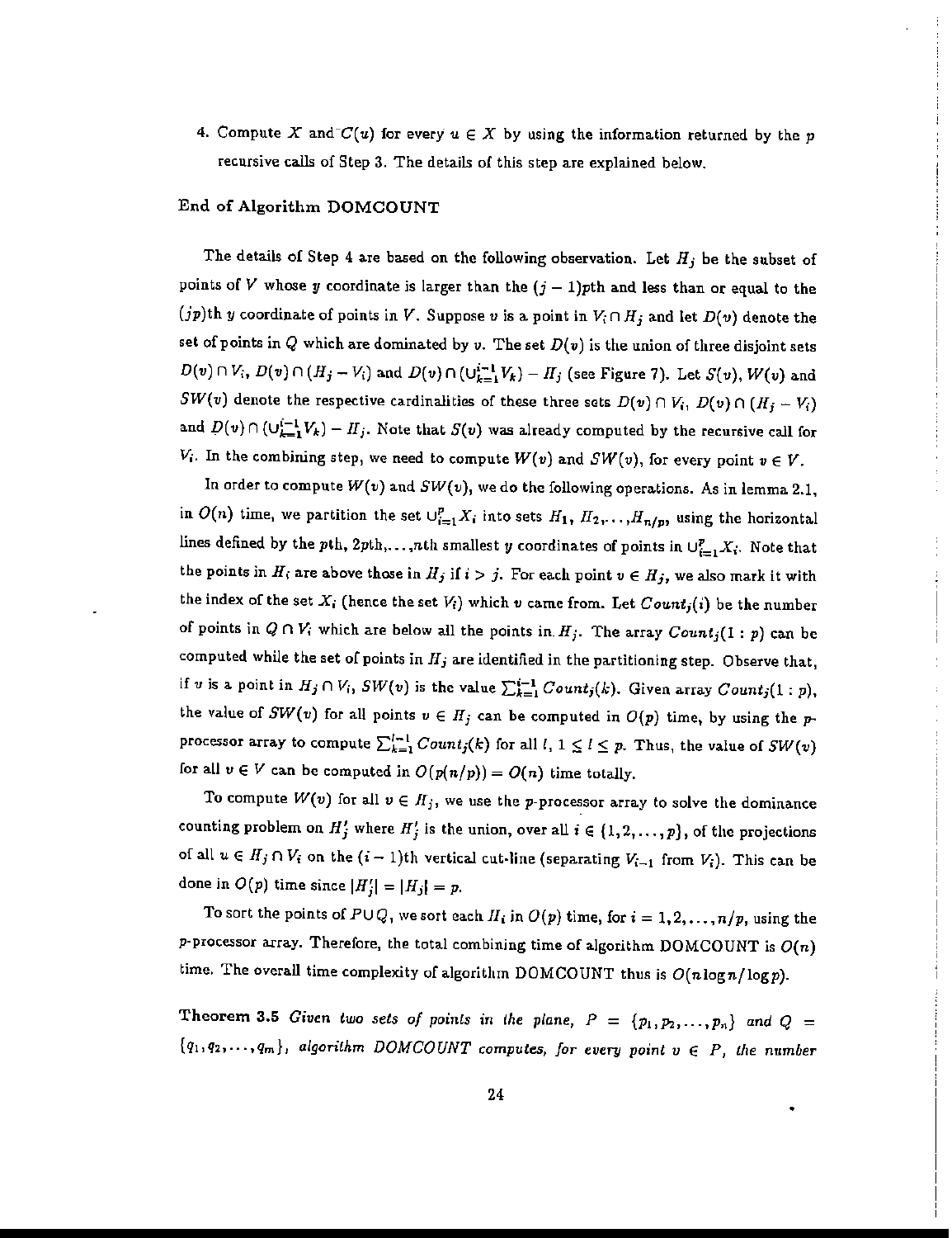

*of* points in  $Q$  which are dominated by  $v$ , in  $O(N \log N / \log p)$  time on a  $RAM/ARRAY(1)$ , *where*  $N = n + m$ .

There are several problems can be reduced to this problem. The multiple range counting and intersection counting of rectilinear segments are two examples [Goo87]. Thus, we have the following corollaries.

Corollary 3.1 *Given* a *set P olm points* in *the plane and a sel R ofn isothetic rectangles, we can compute, for each rectangle, the number of points interior to it, in*  $O(N \log N / \log p)$ *time* on *a*  $RAM/ARRAY(1)$ , where  $N = m + n$ .

Corollary 3.2 *Given* a *set* S *of* <sup>11</sup> *rectilinear segments* in *the plane, we can compute, for each line segment, the number ofsegments intersecting* it *properly,* in *O(n* log n/logp) time *on* a *RAM/ARRAY!J).*

# 4 Generalization to a  $\text{RAM}/\text{ARRAY}(d)$

In this section, we show how to design  $O(n \log n / (p^{1-1/d} \log p))$  time algorithms on a RAM/ARRAY(d) for all the problems we already solved in  $O(n \log n / \log p)$  time on a RAM/ARRAY(l). Instead of giving the detailed algorithms for each problem, we sketch the general approach. We assume a  $d$ -dimensional array of  $p$  processors can solve a problem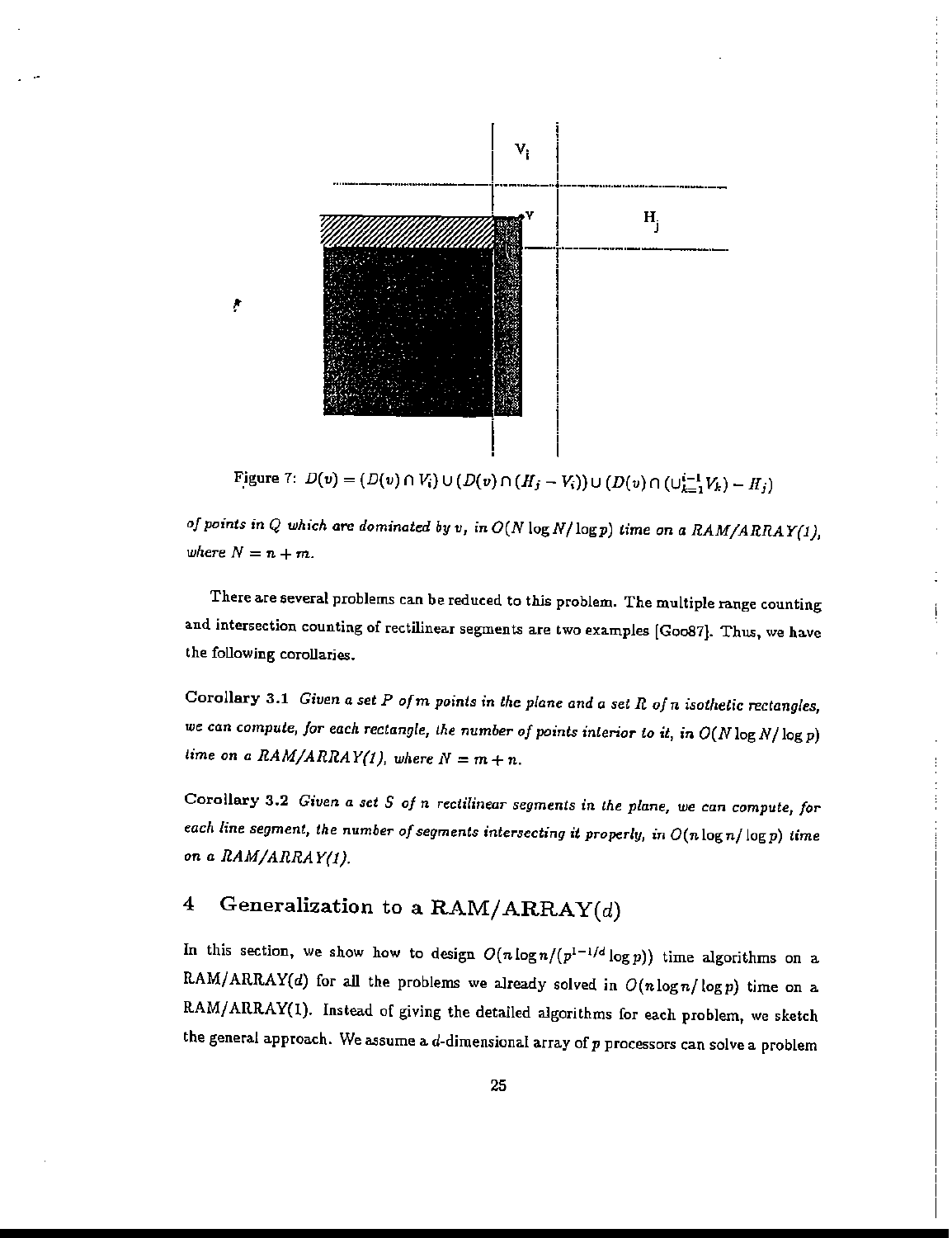of size  $p$  in  $O(p^{1/d})$ , an assumption that is true for all the problems we considered. We assume also that the input/output of p elements into/from the array can be done in  $O(p^{1/d})$ time (this is a. standard assumption in literature of mesh-connected array of processors and we shall not tamper with it).

Recall that in all of our  $O(n\log n/\log p)$  algorithms on a RAM/ARRAY(1), we partition the problems into  $p$  subproblems and recursively solve each problem and then combine the subsolutions in  $O(n)$  time. If we want to use the same paradigm to design  $O(n \log n/(p^{1-1/d} \log p))$  algorithm on a RAM/ARRAY(d)  $(d > 1)$ , the combining step has to be done in  $O(n/p^{1-1/d})$  time. We give a general approach as follows. Instead of partitioning the problem into p subproblems, we partition the problem into  $p^{1/(d+1)}$  subproblems and recursively solve them. To show how to combine the subsolutions in  $O(n/p^{1-1/d})$  time, we show that, given  $p^{1/(d+1)}$  sorted lists, the group of the first p elements in their union can be identified and transferred to the array in  $O(p^{1/d})$  time.

Recall that the selection algorithm in [FJ82] selects the pth element from an  $m \times p^{1/(1+d)}$ column sorted array in time  $O(p^{1/(d+1)}+p^{1/(d+1)}\log(p/p^{1/(d+1)}))$ , which is  $O(p^{1/(d+1)}\log p)$ . This implies that the pth elements in the given  $p^{1/(d+1)}$  sorted lists can be selected in  $O(p^{1/d})$ time. Given the pth element, we identify and transfer the group of the first  $p$  elements to the array in  $O(p^{1/d})$  time as follows. We do a binary search in each of the  $p^{1/(d+1)}$  sorted lists to identify the group of the first  $p$  elements. This takes  $O(\log p)$  time for each sorted list. We then can identify the group of the first p elements in  $O(p^{1/(d+1)}\log p)$  time. The RAM then issues  $p^{1/(d+1)}$  I/Os (one for each sorted list) to send the identified p elements to the array. Thus, the decomposition as in Lemma 2.1 can be done in  $O(n/p^{1-1/d})$  time on a  $\text{RAM}/\text{ARRAY}(d)$ .

This gives us a general approach to generalize our  $O(n\log n/\log p)$  time algorithms on a RAM/ARRAY(1) to a RAM/ARRAY(d)  $(d > 1)$ . And the resulting recurrence for the time complexity  $T(n)$  is:

$$
T(n) = p^{1/(d+1)}T(n/p^{1/(1+d)}) + c_1n/p^{1-1/d}, \text{ if } n > p
$$
  
\n
$$
T(n) = c_2n^{1/d}, \text{ if } n \leq p,
$$

where  $c_1, c_2$  are constants. Therefore,  $T(n) = O(dn \log n/(p^{1-1/d} \log p))$ , which is  $O(n \log n / (p^{1-1/d} \log p))$  when d is a constant.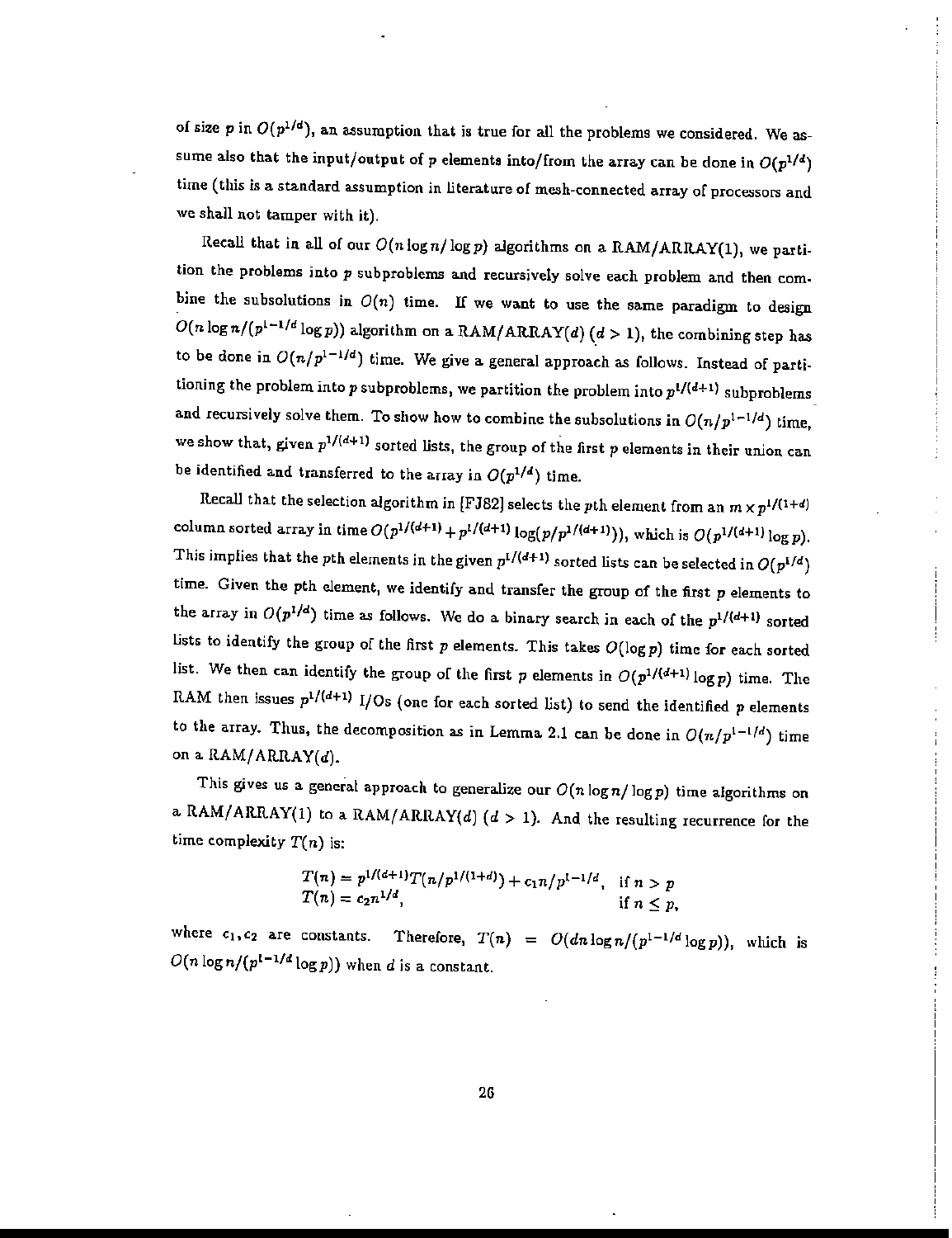# 5 Further Remarks

The question of whether the speedup of  $p^{1-1/d} \log p$ , that the d-dimensional array makes possible for a problem of size  $p$ , can be carried over to larger problems is really dealing with the fundamental issue of the *parallel-decomposability* of the problem at hand: given that a problem of size p can be solved on a parallel machine *P* faster by a factor of (say) *s(p)* than on a RAM alone, then that problem is *s(p)-parallel.decomposable* for *P* if the problem can be decomposed in such a. way that the *s(p)* speedup also holds when the 'RAMI*P* combination is solving a problem too large to fit in  $P$ . Mueller's paper [Mue87] was a pioneering one in that respect. This paper is another step in that direction, in that we were able to show that some geometric problems are  $s(p)$ -parallel-decomposable for a  $d$ -dimensional array of *p* processors where  $s(p) = p^{1-1/d} \log p$ . This question remains open for many other classical geometric problems, in particular, the general trapezoidal decomposition, Voronoi diagram and three dimensional convex hull problems. All of them can be solved optimally on an n-processor array [JL90, TA90].

It is well known that there are close connections between the work on paralleldecomposability and the work on I/O complexity [AVSS, IlKSl]. In the study of I/O complexity, we are given a sequential computer which has a small main memory and a large secondary storage, and we are interested in solving problems of arbitrarily large size. The input of the problem is initially stored in the secondary storage and the output has to be written in the secondary storage. The limitation that the size of the main memory is small, is similar to the limitation that the size of the attached parallel machine is small. The major concern in the study of I/O complexity is to minimize the amount of I/O between the main memory and the secondary storage. To achieve the best I/O performance, the algorithm is allowed arbitrarily long computation times for scheduling the I/Os (only the amount of I/O matters). On the other hand, the time to decompose the computation into subcomputations and to schedule the subcomputations must be counted in the study of the parallel-decomposability (i.e., it has to be of  $O(Seq(n)/s(p))$ ). In [Tsa90], we have shown that techniques presented in this paper for the study of parallel-decomposability can be used to achieve I/O performance which is known to be optimal for sorting [AVS8J. The techniques can also be used to achieve linear speedup for the geometric problems we considered here, on several Hypercube related computers which consist of  $p$  processors each containing  $O(n/p)$  local memory, provided that  $n > p^{1+\epsilon}$  for some constant  $\epsilon > 0$  (see [Tsa90] for the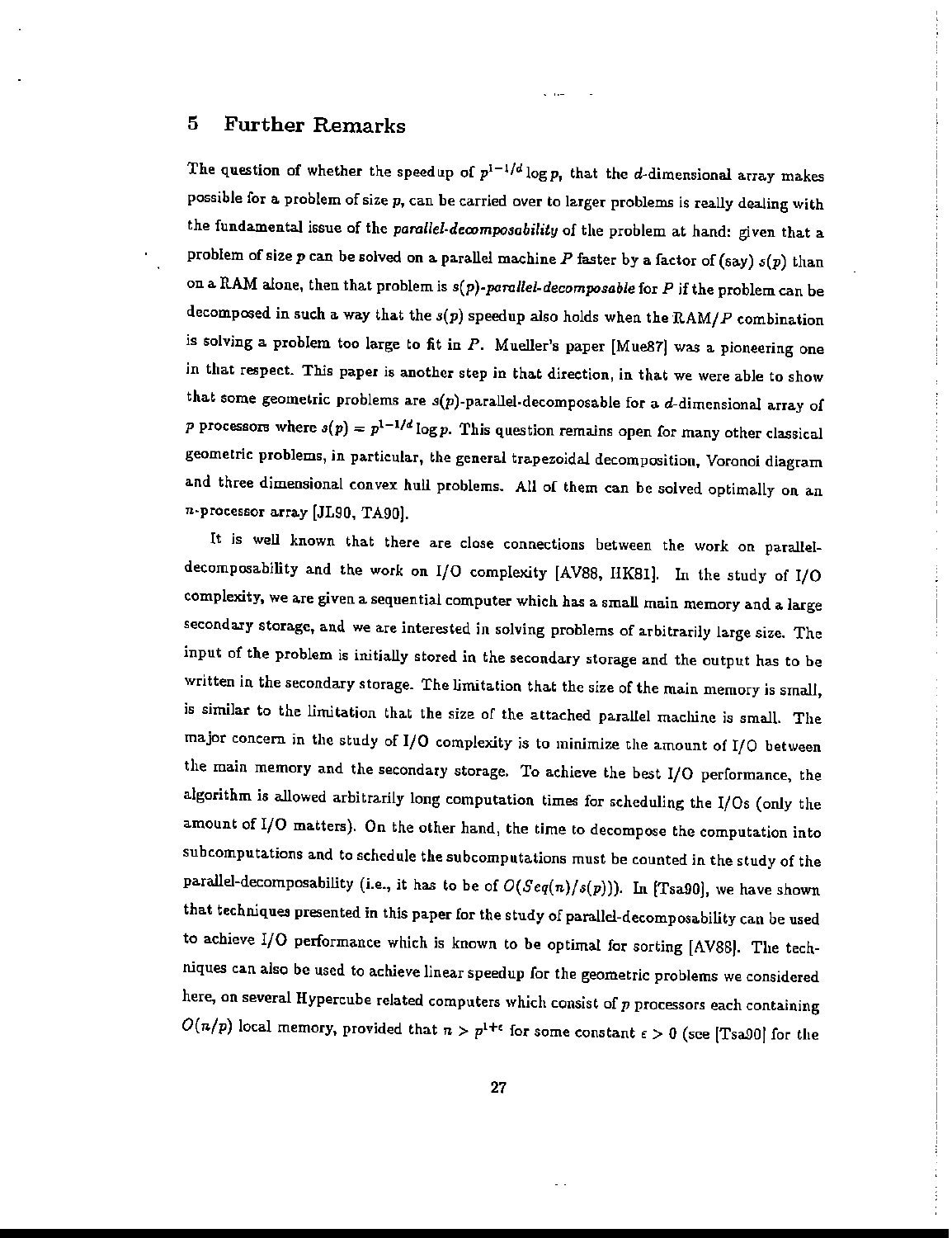details). The same speedup has been previously achieved for sorting [AH88, CS88].

### References

- [AFK88] M. J. Atallah, G. N. Frederickson, and S. R. Kosaraju. Sorting with efficient use of special-purpose sorters. *Information Processing Letters,* 27:13-15, 1988.
- [AH88] A. Aggarwal and M.·D. Huang. Network complexity of sorting and graph prob. lems and simulating CRCW PRAMS by interconnection networks. In *Lecture Notes* in *Computer Science, 319: VLSI Algorithms and Architectures, 3rd Aegean Workshop* on *Computing, AWOC* 88, pages 339-350, New York, 1988. Springer-Verlag.
- (AV88} A. Aggarwal and J.S. Vitter. The Input/Output complexity ofsorting and related problems. *Communications of the ACM*, 31:1116-1127, September 1988.
- (Ben77j J. Bentley. Algorithms for Klee's rectangle problems. Carnegie-Mellon University, CS Dept., unpublished notes, 1977.
- [Ben801 J. Bentley. Multidimensional divide-and-conquer. *Communications of the ACM,* 23:214-229, April 1980.
- [BG90} It. Beigel and J. Gill. Sorting n objects with a k·sorter. *IEEE Transactions on Computers, 1990.*
- [CGS8] R. Cole and M.T. Goodrich. Optimal parallel algorithms for polygon and pointset problems. In *Proceedings of the Fourth Annual Symposium* on *Computational Geometry,* pages 201-210, June *1988.*
- [ChaB4] B. Chazelle. Computational geometry on a systolic chip. *IEEE Transactions on Computers,* C-33(9):774-785, September 1984.
- [CS88] R. Cypher and J. L. C. Sanz. Optimal sorting on feasible parallel computers. In *International Conference* in *Parallel Processing, 1988.*
- [FJ82] G. N. Frederickson and D. B. Johnson. The complexity of selection and ranking in X + *Y* and matrices with sorted columns. *Journal of Computer and System Sciences,* 24:197-208, 1982.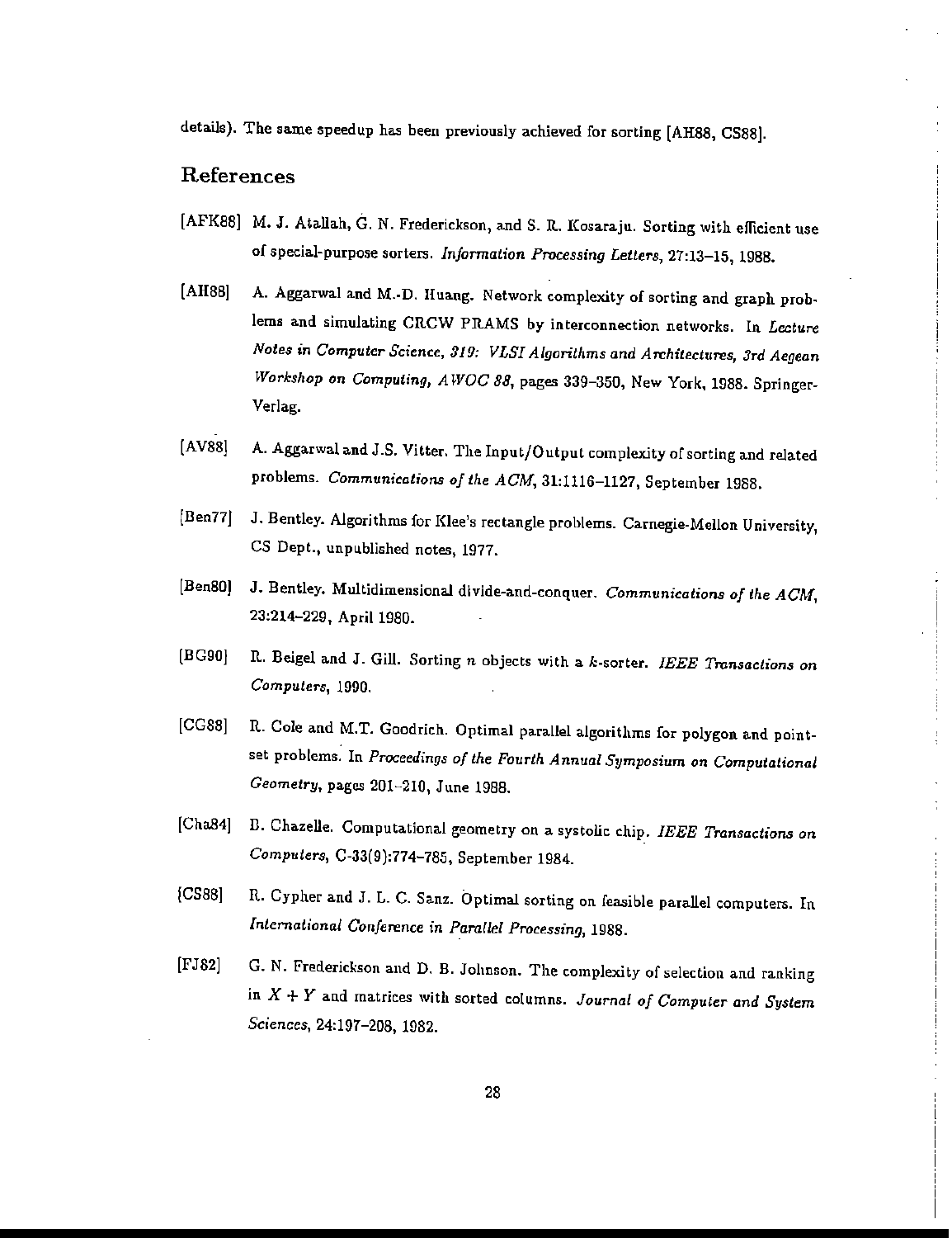- [Go087) M. T. Goodrich. *Efficient Parallel Techniques for Computational Geometry.* PhD thesis, Purdue University, 1987.
- [Gut84] R. H. Guting. Optimal divide-and-conquer to compute measure and contour for a set of iso-rectangles. *Acta Informatica,* 21:271-291, 1984.
- [HK81) J.-W. Hong and H. T. Kung. I/O complexity: The red-blue pebble game. In *Proceedings of the 13th Annual ACM* Symposium on *Theory of Computing,* pages 326-333, 1981.
- [JL90] C. S. Jeong and D. T. Lee. Parallel geometric algorithms on a mesh connected computer. *Algorithmica, 1990.*
- [KLP75] H. T. Kung, F. Luccio, and F. P. Preparata. On finding the maxima of a set of vectors. *Journal of the ACM,* 22(4):469-476, 1975.
- [LCW81) D. T. Lee, II. Chang, and C. K. Wong. An on-chip compare steer bubble sorter. *IEEE Transactions* on *Computers,* C-30(6):396-405, 1981.
- [LP84] D. T. Lee and F. P. Preparata. Computational geometry-a survey. *IEEE Trans. actions* on *Computers,* C-33(12):872-1101, 1984.
- [MS89] R. Miller and Q. F. Stout. Mesh computer algorithms for computational geometry. *IEEE Transactions* on *Computers,* January 1989.
- [Mue87] H. Mueller. Sorting numbers using limited systolic coprocessors. Information *Processing Letters*, 24:351-354, 1987.
- [OY88] M. Overmars and C. K. Yap. New upper bounds in Klee's measure problem. In *Proceedings of the 29th Jlnnual IEEE Symposium on Foundations of Computer Science,* pages 550-55G, 1988.
- [PS85j F. P. Preparata and M. I. Shamos. *Computational Geometry.* Springer-Verlag, 1985.
- [SCL87] Z.-C. Shih, G.-II. Chen, and R. C. T. Lee. Systolic algorithms to examine all pairs of elements. *Communications of the ACM*, 30(2):161-167, February 1987.